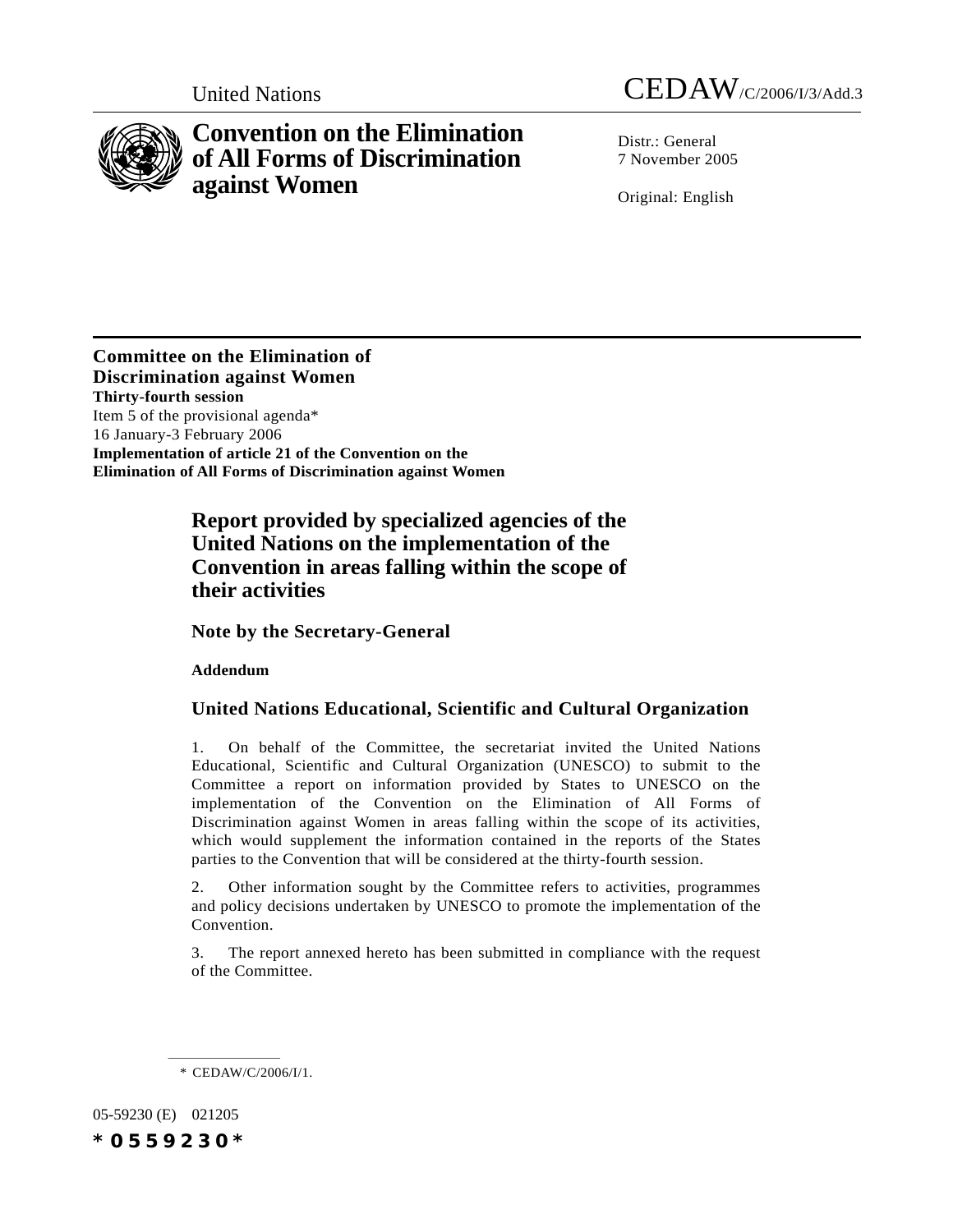## **Annex**

**Report of the United Nations Educational, Scientific and Cultural Organization to the Committee on the Elimination of Discrimination against Women at its thirty-fourth session**

## **I. Introduction**

1. The Committee on the Elimination of Discrimination against Women will hold its thirty-fourth session from 16 January to 3 February 2006 at United Nations Headquarters in New York. During the session, the Committee will consider the reports of the following countries: Australia, Cambodia, Eritrea, Mali, Thailand, the former Yugoslav Republic of Macedonia, Togo and the Bolivarian Republic of Venezuela.

2. Article 22 of the Convention on the Elimination of All Forms of Discrimination against Women invites specialized agencies to submit reports on the implementation of the Convention in areas falling within the scope of their activities, accounting for recent activities, policies and programmes implementing article 10 and related articles. Section II of the present report summarizes the United Nations Educational, Scientific and Cultural Organization (UNESCO) activities to implement the Convention within the organization itself; section III presents measures taken in the countries considered to implement the Convention.

## **II. Contribution of the United Nations Educational, Scientific and Cultural Organization to the implementation of the Convention on the Elimination of All Forms of Discrimination against Women**

3. Pursuant to the UNESCO medium-term strategy for 2002-2007, women's needs and a gender equality perspective are integrated into policy planning, programming, implementation and evaluation activities in all areas of UNESCO competence, with a view to promoting women's empowerment and gender equality. Women's priorities and vision of development goals and approaches are addressed and promoted through greater participation of women at all levels and in all areas of UNESCO action. Region-specific programmes and activities that benefit girls and women of various ages, including the young and the elderly, focus on networking, exchange of information, sharing of knowledge and building alliances across borders and cultures within the framework of the United Nations Declaration and Programme of Action on a Culture of Peace. Further promotion and implementation of the Convention on the Elimination of All Forms of Discrimination against Women and all other international normative instruments that promote women's human rights remain a top priority.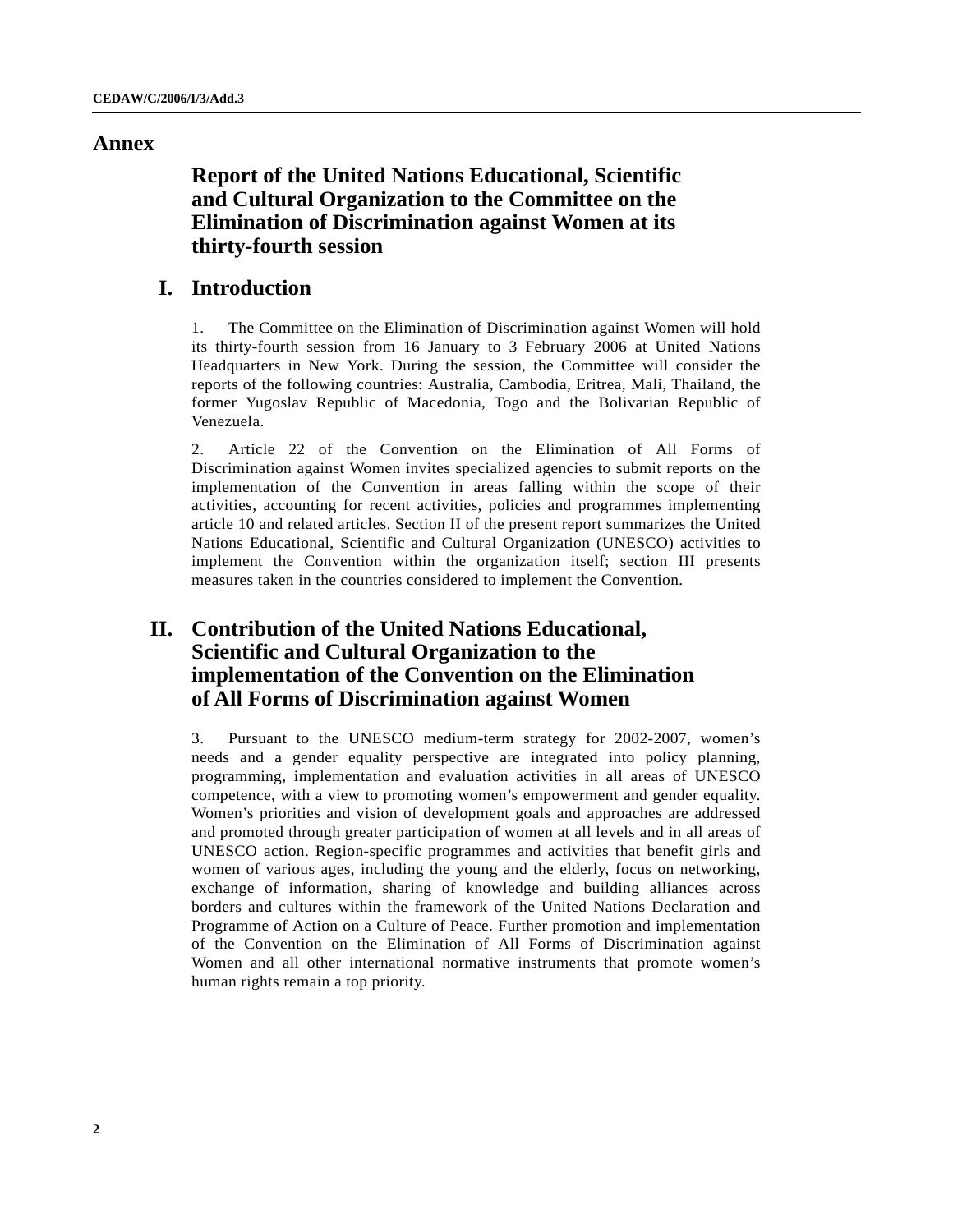## **III. Measures taken by the United Nations Educational, Scientific and Cultural Organization to implement the provisions of the Convention on the Elimination of All Forms of Discrimination against Women in the countries being considered at the thirty-fourth session, 16 January to 3 February 2006**

## **Australia**

|           |       |                                    |                                                                               | Population (in thousands) <sup>a</sup> |                                  |        |                                                            |  |
|-----------|-------|------------------------------------|-------------------------------------------------------------------------------|----------------------------------------|----------------------------------|--------|------------------------------------------------------------|--|
| Year      |       | Total                              |                                                                               | Male                                   | Female                           |        | Population sex ratio<br>(males per 100<br><i>females</i> ) |  |
| 2005      |       | 20 15 5                            | 9953                                                                          |                                        | 10 202                           |        | 97.6                                                       |  |
|           |       |                                    | <i>Education enrolment</i> — <i>primary level</i> <sup>b</sup>                |                                        |                                  |        |                                                            |  |
|           |       | Gross enrolment ratio (percentage) |                                                                               |                                        | Net enrolment ratio (percentage) |        | Gender                                                     |  |
| Year      | Total | Male                               | Female                                                                        | Total                                  | Male                             | Female | parity index<br><b>GER-NER</b>                             |  |
| 2002/2003 | 104   | 104                                | 104                                                                           | 97                                     | 96                               | 97     | 1.00-1.01                                                  |  |
|           |       |                                    | $Education$ enrolment $-$ secondary level <sup>c</sup>                        |                                        |                                  |        |                                                            |  |
|           |       | Gross enrolment ratio (percentage) |                                                                               |                                        | Net enrolment ratio (percentage) |        | Gender                                                     |  |
| Year      | Total | Male                               | Female                                                                        | Total                                  | Male                             | Female | parity index<br><b>GER-NER</b>                             |  |
| 2002/2003 | 154   | 156                                | 152                                                                           | 88 <sup>d</sup>                        | 87 <sup>d</sup>                  |        | $89^d$ 0.97-1.02 <sup>d</sup>                              |  |
|           |       |                                    | $Education$ enrolment $-$ tertiary level <sup>e</sup>                         |                                        |                                  |        |                                                            |  |
|           |       |                                    | Gross enrolment ratio (percentage)                                            |                                        |                                  |        |                                                            |  |
| Year      |       | Total                              |                                                                               | Male                                   | Female                           |        | Gender parity index                                        |  |
| 2002/2003 |       | 74                                 |                                                                               | 67                                     | 82                               |        | 1.23                                                       |  |
|           |       |                                    | Number of students per 100,000 inhabitants in tertiary education <sup>f</sup> |                                        |                                  |        |                                                            |  |
| Year      |       | Total                              |                                                                               |                                        | Male                             |        | Female                                                     |  |
| 2002      |       | 5 1 7 9                            |                                                                               |                                        | 4 7 8 4                          |        | 5 5 7 1                                                    |  |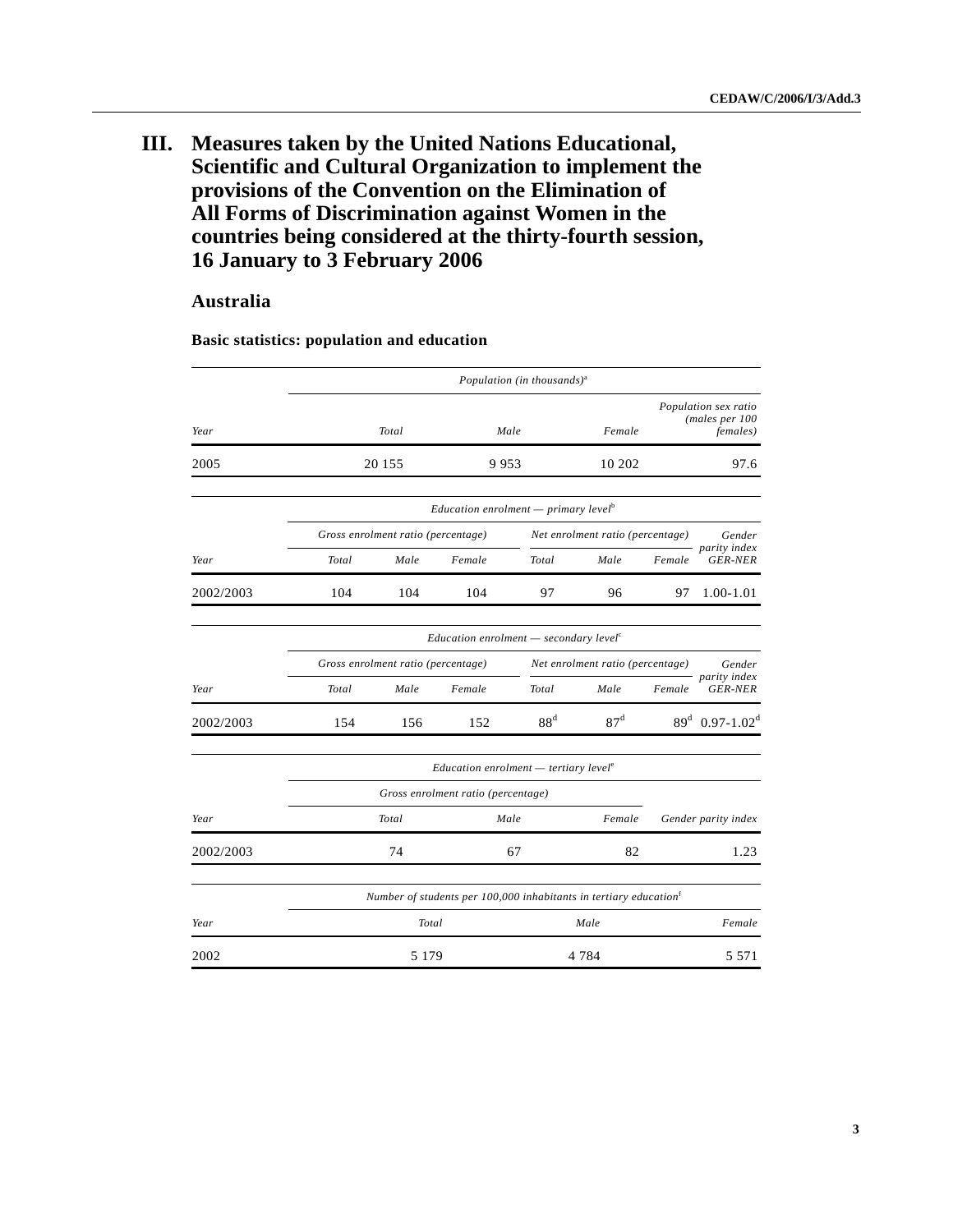## **Activities under the United Nations Educational, Scientific and Cultural Organization sectors/programmes**

#### **Science sector**

4. The 31st general conference committed UNESCO to actively addressing the recommendations of the World Conference on Science (Budapest, 1999) as they relate to science policy. In the Asia-Pacific region, the Organization's work on assistance towards Member States' science-policy formulation places priority on the provision of advisory services to interested Member States for the formulation and implementation of science and technology policies with a view to improving and mobilizing scientific and technological resources in support of sustainable development. A clear link is here established to the Millennium Development Goals and the contributions of science towards them. Activities entail the implementation of an initial feasibility study of new national and regional approaches to science policy development based on existing policy frameworks and current policy planning in the Pacific member states. Issues relating to gender, information and communication technologies and brain drain will receive priority attention.

#### **Culture sector**

5. The joint UNESCO/UNAIDS project "A cultural approach to HIV/AIDS prevention and care" can be linked to articles 2 (f) and 5 (a) of the Convention.

6. Taking into account the increased vulnerability of young girls and women to HIV/AIDS and the general "feminization" of the epidemic, gender issues are mainstreamed throughout all activities of the project. The project is aimed at analysing the socio-cultural factors that shape women's susceptibility, and promotes, among other objectives, socio-cultural patterns supporting gender equality in relation to HIV/AIDS prevention.

7. Two recent events held at UNESCO headquarters can be highlighted within the framework of the UNAIDS campaign "Women, girls, HIV and AIDS" in relation to objectives of the Convention:

- On the occasion of Women's Day 2004, a panel discussion was organized on the theme "Africa's cultural responses to HIV/AIDS: women and their struggles", gathering numerous specialists from the field. The panel discussion was organized with the participation of and for the benefit of African women's organizations concerned with HIV/AIDS.
- On the occasion of World AIDS Day 2004, a round table on the theme "Women migrants and HIV/AIDS in the world: an anthropological approach" was organized in cooperation with the International Organization for Migration and the Centre régional d'information et de prévention du Sida/Ile-de-France. High-level anthropologists and demographers analysed women migrants' acute vulnerability to HIV/AIDS in different regions of the world, and highlighted the role they can play in response to HIV/AIDS in their country of origin and in their country of residence. The proceedings of the round table are to be published in 2005.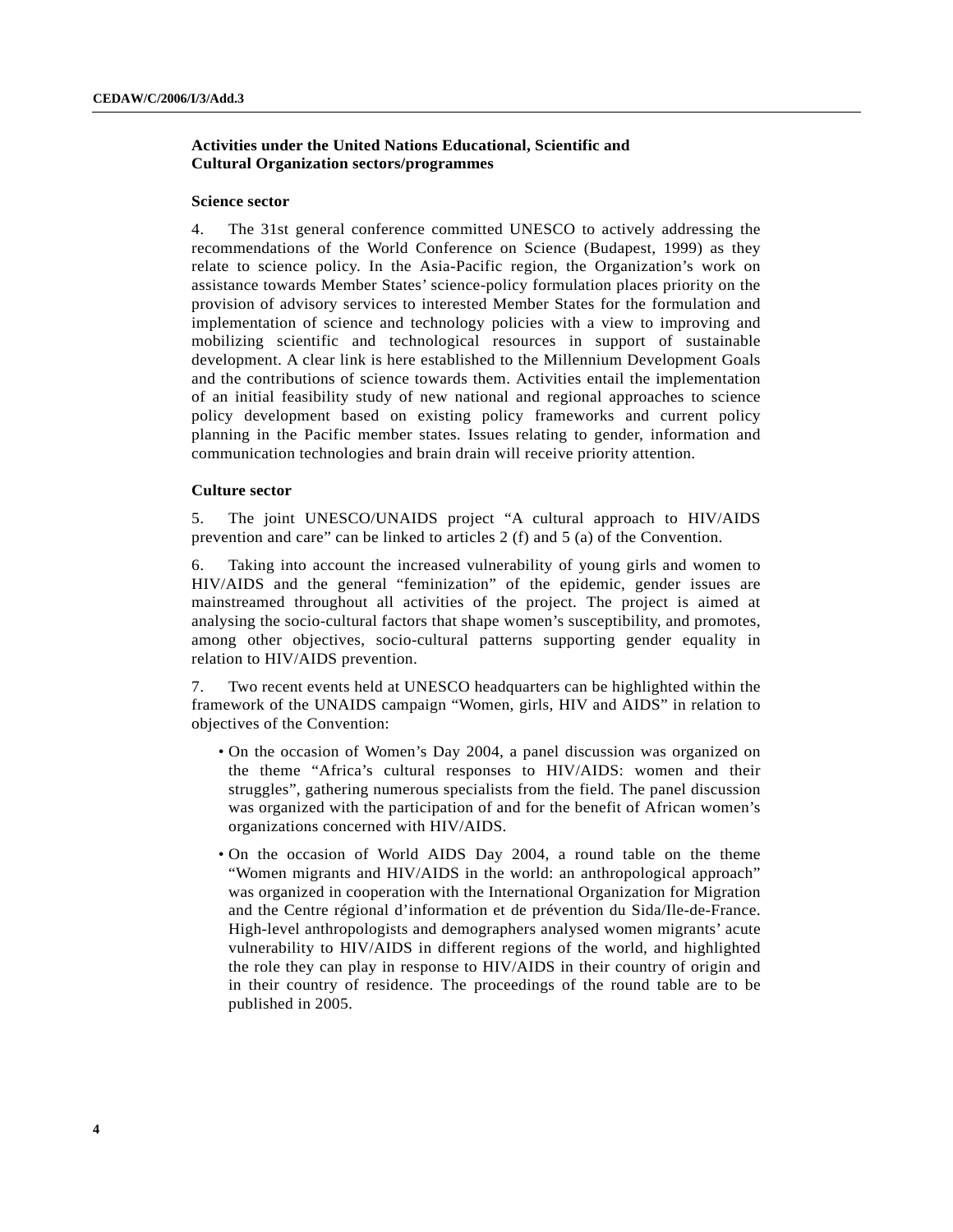## **Participation programme and emergency assistance**

8. For the biennium 2004-2005, the Association of Commonwealth Universities, as an approved international non-governmental organization maintaining official relations with UNESCO, received \$15,000 for the project "Promoting gender equity in higher education management: training of trainers workshop".

#### **Fellowships**

9. Katharine Arwen Michie and Devi Stuart-Fox, both from Australia, were recipients in 2005 and 2002, respectively, of the UNESCO-L'Oréal fellowships, as part of the "For women in science" programme, benefiting women working in doctoral and post-doctoral research in the life sciences. Each fellowship is worth a maximum of \$20,000.

## **Cambodia**

## *Population (in thousands)*<sup>a</sup> *Year Total Male Female Population sex ratio (males per 100 females)* 2005 14 071 6 801 7 270 93.5 *Education enrolment — primary level*<sup>c</sup> *Gross enrolment ratio (percentage) Net enrolment ratio (percentage) Year Total Male Female Total Male Female Gender parity index GER-NER* 2002 124 130 117 93 96 91 0.90-0.95 *Education enrolment — secondary level*<sup>c</sup> *Gross enrolment ratio (percentage) Net enrolment ratio (percentage) Year Total Male Female Total Male Female Gender parity index GER-NER* 2002 25 31 20  $2\text{d}^d$  30<sup>d</sup> 19<sup>d</sup> 0.64-0.64<sup>d</sup> *Education enrolment — tertiary level*<sup>g</sup> *Gross enrolment ratio (percentage) Year Total Male Female Gender parity index* 2002 3 5<sup>d</sup>  $2^{d}$  0.40<sup>d</sup>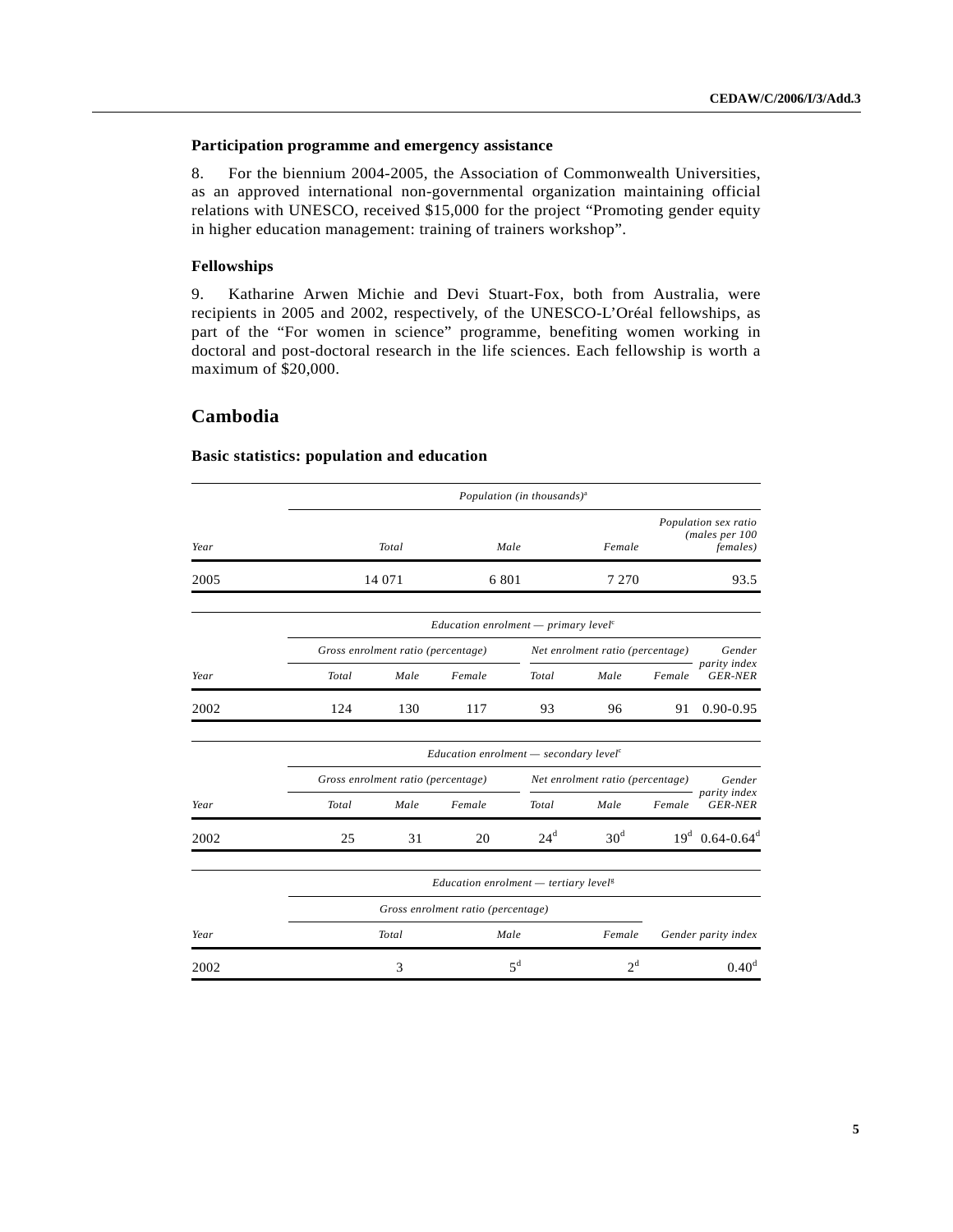|      |       | Number of students per 100,000 inhabitants in tertiary education <sup>f</sup> |                 |
|------|-------|-------------------------------------------------------------------------------|-----------------|
| Year | Total | Male                                                                          | Female          |
| 2002 | 313   | 458 <sup>d</sup>                                                              | 76 <sup>d</sup> |

## **Activities under the United Nations Educational, Scientific and Cultural Organization sectors/programmes**

### **Education sector**

*UNESCO has contributed to the wider efforts of the international community to achieve the two corresponding Education for All (goal 5) and Millennium Development Goals (goal 3, target 4) objectives of gender parity by 2005 and gender equality by 2015*

10. Although progress has been slow since 2000, the need to provide education for all and bridge the gender gap has taken centre stage and increased awareness on female education and its importance to sustainable development. UNESCO intensified its efforts and work with its partners and Governments to address the barriers impeding girls' and women's full participation in order to make the goal of gender parity and equality a reality by 2015.

11. In Cambodia, a programme on technology-related vocational training for marginalized girls was launched as part of the Organization's efforts to contribute to poverty reduction. The project explores ways to empower poor and out-of-school girls in selected communities in the country by helping them to acquire appropriate technological knowledge and skills, to open the door to more job opportunities and ultimately increase their status in society. Pilot training activities have been undertaken in seven project sites, mostly in rural areas. A number of workshops have been held to discuss the issues and share the progress and results of the project with stakeholders at all levels (ministry officials, local governments, schools, communities, parents and the local business sector).

12. UNESCO is currently assisting the Government in the drafting and enactment of new laws on the right to education.

## *Training of researchers and university staff, with priority to least developed countries and poor women*

13. Most developing countries in Asia need support with human resources development in higher education and research sectors. Especially in the least developed countries (such as Cambodia, Myanmar and the Lao People's Democratic Republic), there is a need to develop the teaching of science subjects. The programme will assist potential teachers and researchers to benefit from further training, instruction and experience-sharing by attending appropriate courses, workshops and high-level meetings.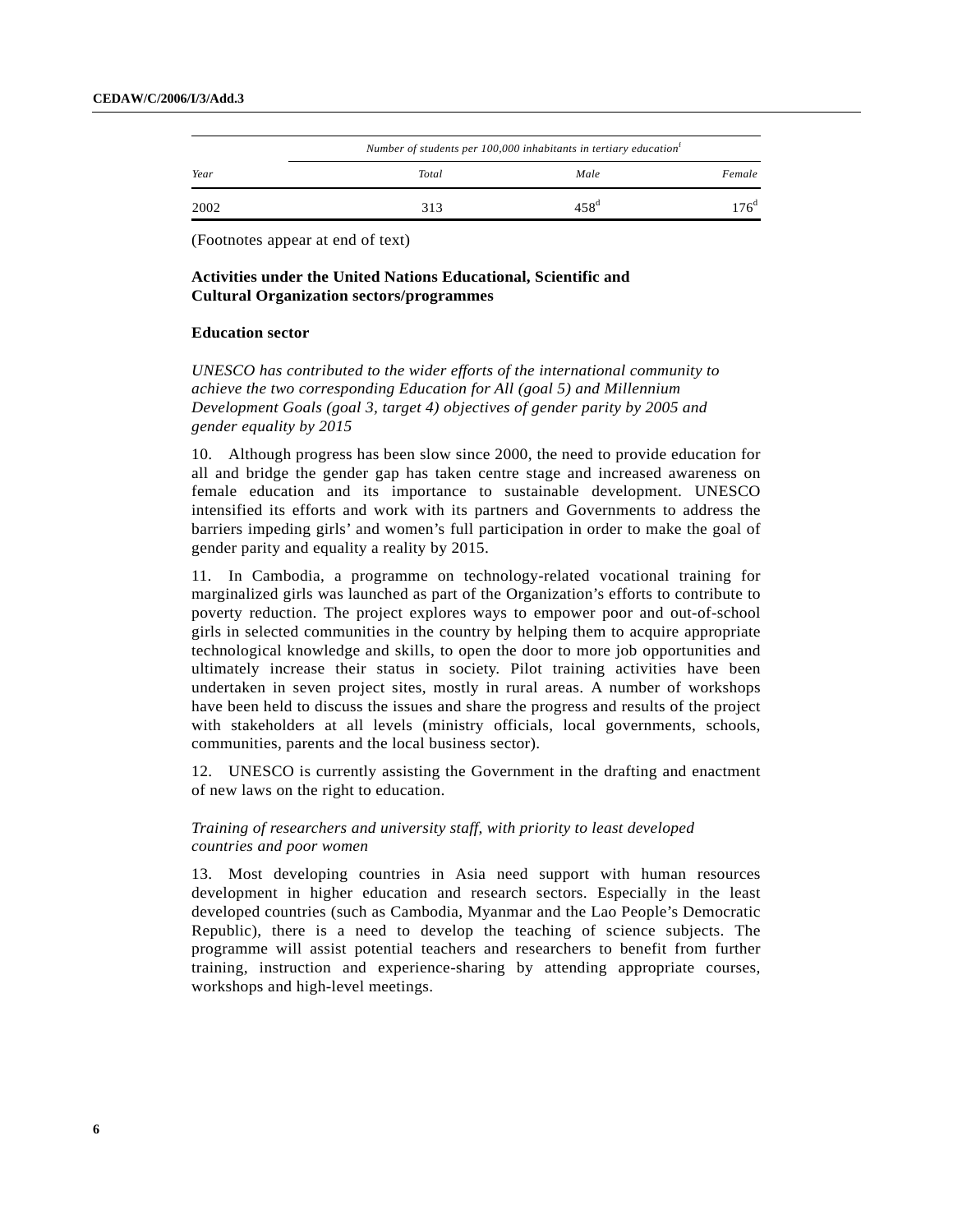14. The purpose of the programme is to build capacity in the areas of science teaching, research and education in selected countries of Asia by providing opportunities to young scientists to enhance their professional qualifications, with emphasis on women from poorer backgrounds.

## *Capacity-building in the life sciences: Regional Network for Microbiology and Microbial Biotechnology*

15. The project facilitates active participation by scientists across all cluster countries in regional basic science networks — in particular the Regional Network for Microbiology and Microbial Biotechnology — with particular reference to least developed countries (Cambodia, the Lao People's Democratic Republic and Myanmar).

16. The key common denominators will be the recognition and encouragement of innovation, developing methodologies to identify and harness traditional and indigenous resources and knowledge, and the goals of gender equity and community participation.

## *Science and technology policy development: the Science and Technology Policy Asean Network and associated activities*

17. UNESCO science policy activities in Asia and the Pacific will focus on the promotion of active participation of citizens in policy debates, to ensure that genderequality issues are taken into consideration in the design of national science and technology policies. They will also facilitate active participation by scientists across all cluster countries in regional science policy networks — in particular Science and Technology Policy Asean Network — with particular reference to the least developed countries (Cambodia, the Lao People's Democratic Republic and Myanmar).

#### **Culture sector**

(See paras. 5-7 above.)

#### **Cross-cutting theme: eradication of poverty, especially extreme poverty**

### *Technology-related vocational training for marginalized girls: schools and learning centres as community catalysts for poverty reduction*

18. The project is aimed at exploring ways of empowering poor and out-of-school girls in Cambodia, Indonesia and Nepal by helping them to acquire appropriate technology-related knowledge and skills. The second phase will further build the capacity of local partners to expand the pilot training activities launched during the past biennium and replicate the model in other sites. The following results have been obtained:

(a) Poor, out-of-school girls and women were trained and supported in finding employment. A new training cycle has started in two of the schools participating in the first phase in Indonesia. In Cambodia, the vocational skills have been further diversified; more stress is put on "appropriate technology". In Nepal, training activities have been launched within the Annex Programme of the National Centre for Technical and Vocational Education;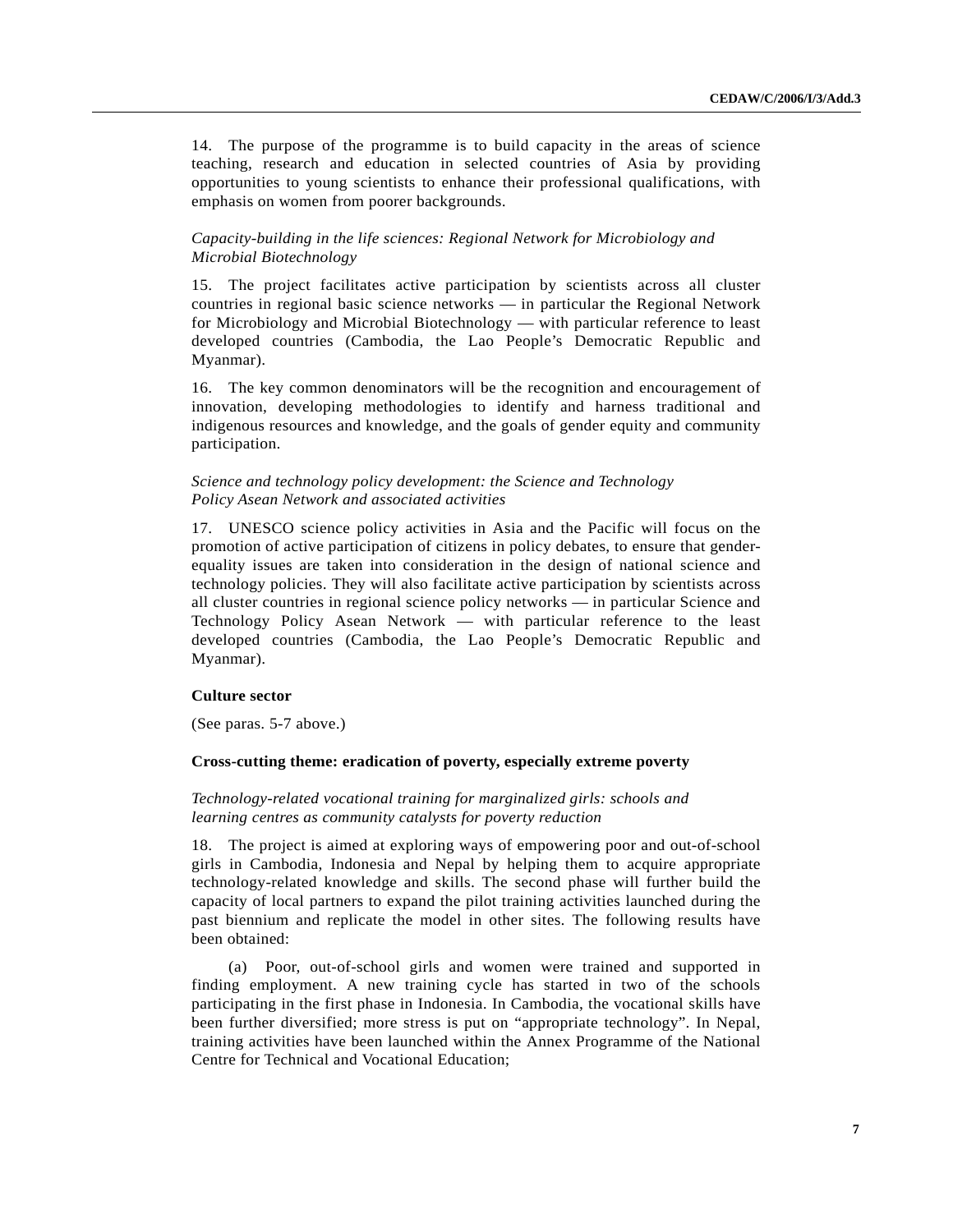(b) Outreach strategies of the Technical and Vocational Education and Training system to marginalized girls were demonstrated and integrated into national development plans. The ministries of education, non-governmental organizations and donors were informed of project activities at several information and task-force meetings, while synergies with other related initiatives and programmes are being developed.

## *Urban poverty alleviation among young and female migrants in China, the Lao People's Democratic Republic, Cambodia and Mongolia*

19. The general objective of the project is the integration of migrant workers into the urban social and economic fabric, targeting young and female migrants, given that they face double discrimination. During the reporting period, the following results were obtained:

(a) Life and basic skills, including vocational training, were designed and initiated with local and national partners. Female migrants have benefited from activities, such as health awareness (HIV/AIDS), legal and social rights protection, life and basic skills, vocational training and techniques for job seeking;

(b) Local officials and local partners were trained to promote the participation of local agencies, networking within or between the project sites, and to better understand rural-urban migration issues;

(c) Pedagogical tools were created by migrants produced in cooperation with non-governmental organizations;

(d) Awareness was raised among decision makers and the public about the rights of migrants.

## **Fellowships**

20. Sakim Heng of Cambodia was the recipient in 2004 of a UNESCO/Israel co-sponsored fellowship to study education, worth a maximum of \$5,550.

## **Eritrea**

|      |       | Population (in thousands) <sup>a</sup> |                                                  |       |                                  |        |                                                             |  |
|------|-------|----------------------------------------|--------------------------------------------------|-------|----------------------------------|--------|-------------------------------------------------------------|--|
| Year |       | Total                                  |                                                  | Male  | Female                           |        | Population sex ratio<br>(males per 100)<br><i>females</i> ) |  |
| 2005 |       | 4401                                   | 2 1 6 1                                          |       | 2 2 4 1                          |        | 96.4                                                        |  |
|      |       |                                        | Education enrolment — primary level <sup>c</sup> |       |                                  |        |                                                             |  |
|      |       | Gross enrolment ratio (percentage)     |                                                  |       | Net enrolment ratio (percentage) |        | Gender                                                      |  |
| Year | Total | Male                                   | Female                                           | Total | Male                             | Female | parity index<br><b>GER-NER</b>                              |  |
| 2002 | 63    | 70                                     | 57                                               | 45    | 49                               | 42     | $0.81 - 0.86$                                               |  |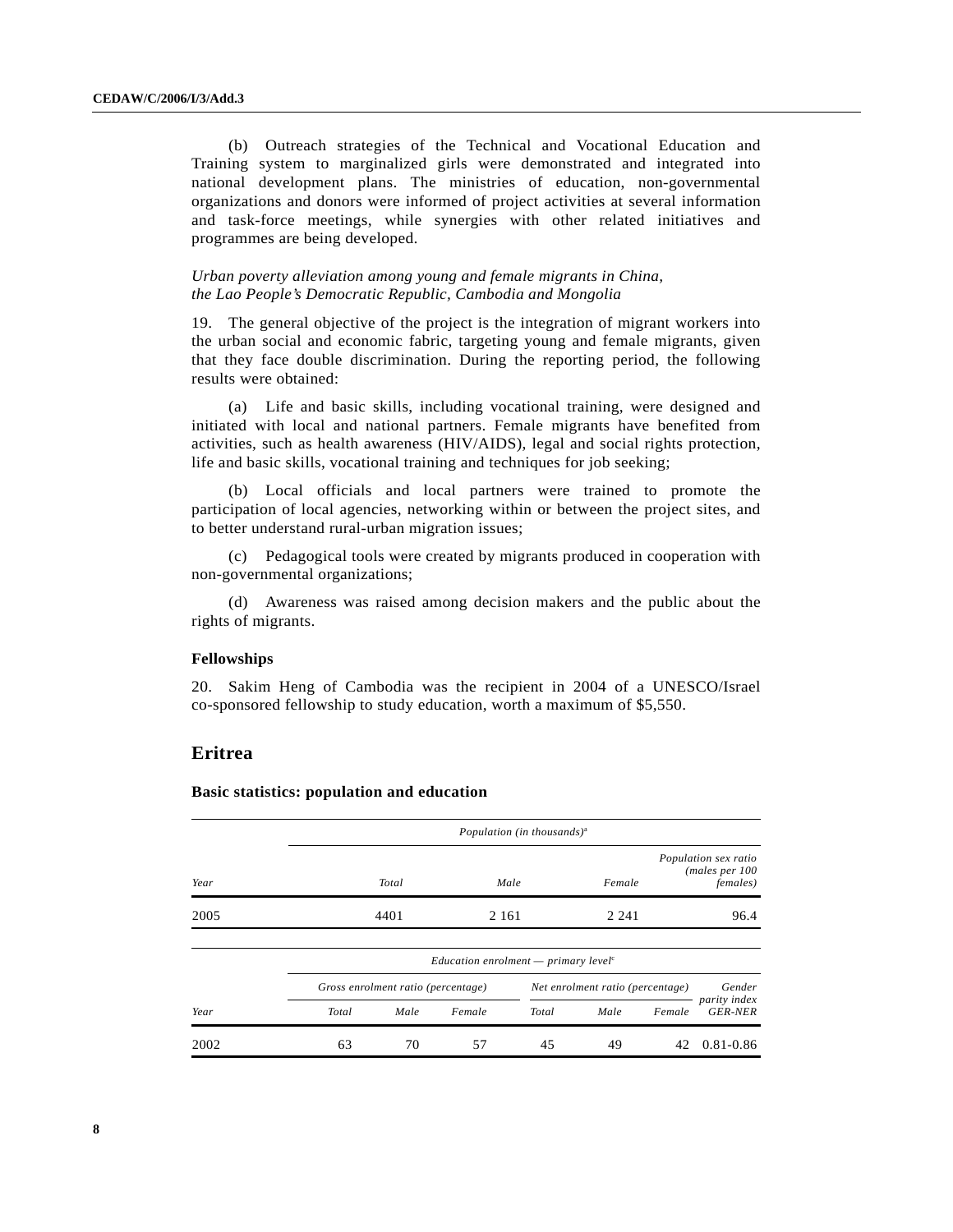|      |                                    |                                    | Education enrolment $-$ secondary level <sup>c</sup>                          |                |                                  |        |                                |
|------|------------------------------------|------------------------------------|-------------------------------------------------------------------------------|----------------|----------------------------------|--------|--------------------------------|
|      |                                    | Gross enrolment ratio (percentage) |                                                                               |                | Net enrolment ratio (percentage) |        | Gender                         |
| Year | Total                              | Male                               | Female                                                                        | Total          | Male                             | Female | parity index<br><b>GER-NER</b> |
| 2002 | 28                                 | 34                                 | 22                                                                            | 22             | 25                               | 18     | $0.65 - 0.74$                  |
|      |                                    |                                    | <i>Education enrolment</i> $-$ tertiary level <sup>g</sup>                    |                |                                  |        |                                |
|      | Gross enrolment ratio (percentage) |                                    |                                                                               |                |                                  |        |                                |
| Year |                                    | Total                              | Male                                                                          |                | Female                           |        | Gender parity index            |
| 2002 |                                    | 2 <sup>d</sup>                     |                                                                               | 3 <sup>d</sup> | 0.4 <sup>d</sup>                 |        | $0.15^d$                       |
|      |                                    |                                    | Number of students per 100,000 inhabitants in tertiary education <sup>t</sup> |                |                                  |        |                                |
| Year |                                    | Total                              |                                                                               |                | Male                             |        | Female                         |
| 2002 |                                    | $144^d$                            |                                                                               |                | 251 <sup>d</sup>                 |        | 38 <sup>d</sup>                |

## **Activities under the United Nations Educational, Scientific and Cultural Organization sectors/programmes**

#### **Education sector**

## *Increasing access, participation and completion of universal primary education in Eritrea*

21. Providing quality, relevant and equitable primary education to an increasing number of children in the member countries is both a challenge and an opportunity. It is a challenge owing to the persistent discrepancy between the rate of economic growth in these countries, which limits Government budgetary allocations to meet the growing demand for primary education and that of population increase. The discrepancy is delaying the achievement of universal primary education, while the attempt to increase the number of children in schools is compromising the quality of education. It is an opportunity because national development goals in these countries demand the expansion of education to provide the knowledge and skills to meet national goals.

22. The UNESCO-Nairobi strategy is aimed at accelerating the attainment of Education for All goals by accelerating progress towards universal primary education. The three components are: (a) increasing access and participation, especially in areas marked by geographical and gender disparities; (b) raising relevance and quality; (c) improving resource mobilization, allocation and accountability. Support will be given to targeted activities: (a) to increase access to participation in and completion of primary education; and (b) to review curriculums, giving emphasis to the acquisition of essential skills, abilities and attitudes.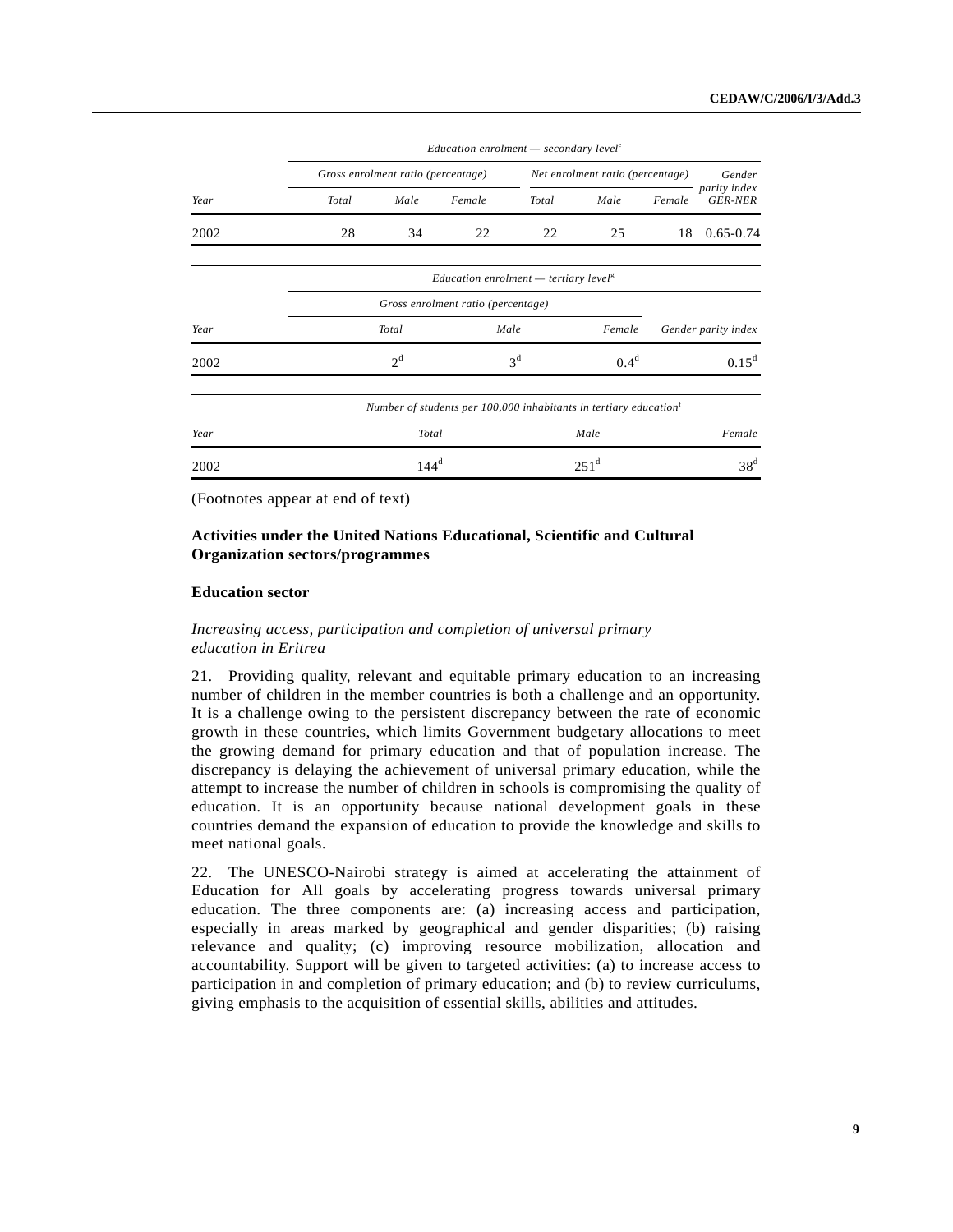## **Culture sector**

(See paras. 5-7 above.)

## **Fellowships**

23. Tsehai-Afewerki Netsereab of Eritrea was the recipient in 2005 of a UNESCO/Israel co-sponsored fellowship to study economics at the Golda Meier Mount Carmel International Training Center. The fellowship is worth a maximum of \$5,086.

## **Mali**

## **Basic statistics: population and education**

|                          |       |                                                                   |                                                                               | Population (in thousands) <sup>a</sup> |                                  |        |                                                            |  |  |
|--------------------------|-------|-------------------------------------------------------------------|-------------------------------------------------------------------------------|----------------------------------------|----------------------------------|--------|------------------------------------------------------------|--|--|
| Year                     |       | Total                                                             | Male                                                                          |                                        | Female                           |        | Population sex ratio<br>(males per 100<br><i>females</i> ) |  |  |
| 2005                     |       | 13 5 18                                                           | 6 7 3 7                                                                       |                                        | 6782                             |        | 99.3                                                       |  |  |
|                          |       |                                                                   | Education enrolment - primary level <sup><math>c</math></sup>                 |                                        |                                  |        |                                                            |  |  |
|                          |       | Gross enrolment ratio (percentage)                                |                                                                               |                                        | Net enrolment ratio (percentage) |        | Gender                                                     |  |  |
| Year                     | Total | Male                                                              | Female                                                                        | Total                                  | Male                             | Female | - parity index<br><b>GER-NER</b>                           |  |  |
| 2002                     | 58    | 66                                                                | 51                                                                            | 45                                     | 50                               | 39     | $0.76 - 0.77$                                              |  |  |
|                          |       |                                                                   |                                                                               |                                        |                                  |        |                                                            |  |  |
|                          |       | Education enrolment $-$ secondary level <sup><math>c</math></sup> |                                                                               |                                        |                                  |        |                                                            |  |  |
|                          |       | Gross enrolment ratio (percentage)                                |                                                                               |                                        | Net enrolment ratio (percentage) |        | Gender<br>parity index                                     |  |  |
| Year                     | Total | Male                                                              | Female                                                                        | <b>Total</b>                           | Male                             | Female | <b>GER-NER</b>                                             |  |  |
| 2002 (GER)<br>1990 (NER) | 20    | 25                                                                | 14                                                                            | $5^d$                                  | 7 <sup>d</sup>                   |        | $4^d$ 0.55-0.57 <sup>d</sup>                               |  |  |
|                          |       |                                                                   | Education enrolment $-$ tertiary level <sup>g</sup>                           |                                        |                                  |        |                                                            |  |  |
|                          |       |                                                                   | Gross enrolment ratio (percentage)                                            |                                        |                                  |        |                                                            |  |  |
| Year                     |       | Total                                                             | Male                                                                          |                                        | Female                           |        | Gender parity index                                        |  |  |
| 2002                     |       | 3 <sup>d</sup>                                                    |                                                                               |                                        |                                  |        |                                                            |  |  |
|                          |       |                                                                   | Number of students per 100,000 inhabitants in tertiary education <sup>t</sup> |                                        |                                  |        |                                                            |  |  |
| Year                     |       | Total                                                             |                                                                               |                                        | Male                             |        | Female                                                     |  |  |
| 2002                     |       | $224^d$                                                           |                                                                               |                                        |                                  |        |                                                            |  |  |

(Footnotes appear at end of text)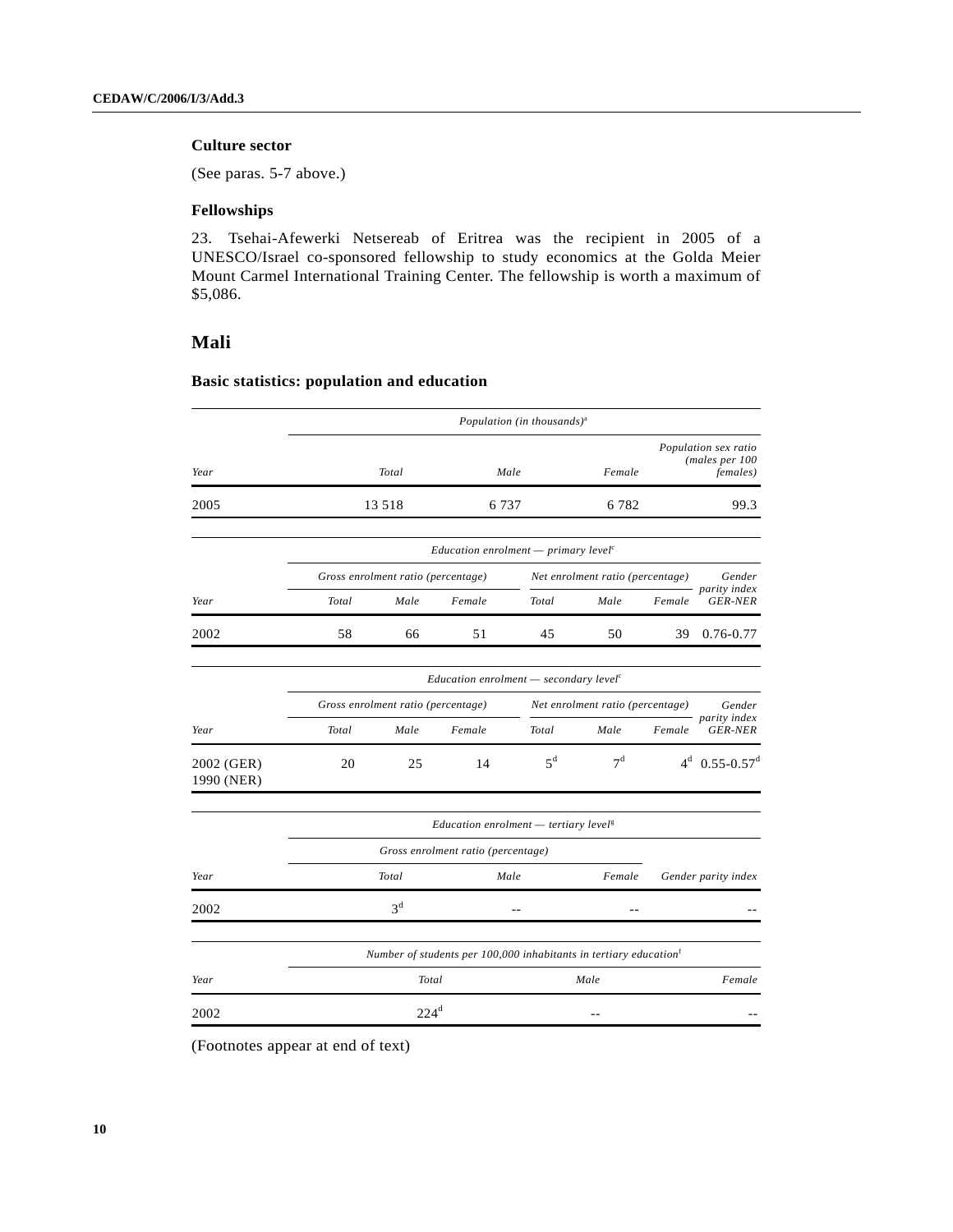## **Activities under the United Nations Educational, Scientific and Cultural Organization sectors/programmes**

#### **Science sector**

#### *Days of reflections on scientific education of girls in Africa — September 2000*

24. Result: Creation of the African Network of Scientific Women and Engineers that brings together most of the countries of West Africa, headquartered in Bamako.

#### *Organization of a Science Camp of Excellence for girls — Bamako 2003*

25. Purpose: About 100 girls, of whom a dozen from different countries of West Africa, are brought together for presentations, scientific experiments and meetings with women professionals.

*Creation of a UNESCO Chair "Women, Sciences and Development" at the University of Ouagadougou — December 2003*

26. This Chair covers Burkina Faso, Togo, Mali, Nigeria and the Ivory Coast.

#### **Culture sector**

(See paras. 5-7 above.)

#### **Cross-cutting theme: eradication of poverty, especially extreme poverty**

*Contributing to the eradication of poverty by strengthening human security in Burkina Faso, Mali, the Niger and Benin*

27. The project is aimed at contributing to the eradication of poverty and strengthening of human security through an intersectoral and multidisciplinary approach. In addition to non-governmental organizations (Caritas, Aide et Action and others), the main partners are the Canadian Embassy in the Niger, the Canadian Centre for International Studies and Cooperation (1,495,250 FCFA), the Office of the High Commissioner for Human Rights (\$5,000), the United Nations Development Programme and the World Food Programme. The following results were obtained in the period under consideration:

(a) Initial evaluation of projects and work carried out by the national monitoring committees established in Mali and the Niger on the link between poverty and human rights at a meeting on the island of Gorée (Senegal, March-April 2004). The meeting extended the debate to the national and regional levels and identified actions to be carried out in the framework of strategies combating poverty, mainly through the Poverty Reduction Strategy Papers;

(b) Participation of the most deprived communities in decision-making processes at the local level. In three villages in Burkina Faso, Mali and the Niger, management committees set up at the community level monitored the implementation of activities (validated by the local communities). Aimed in particular at women and girls, they dealt, among other things, with water supply, literacy instruction, training in income-generating activities and microcredit.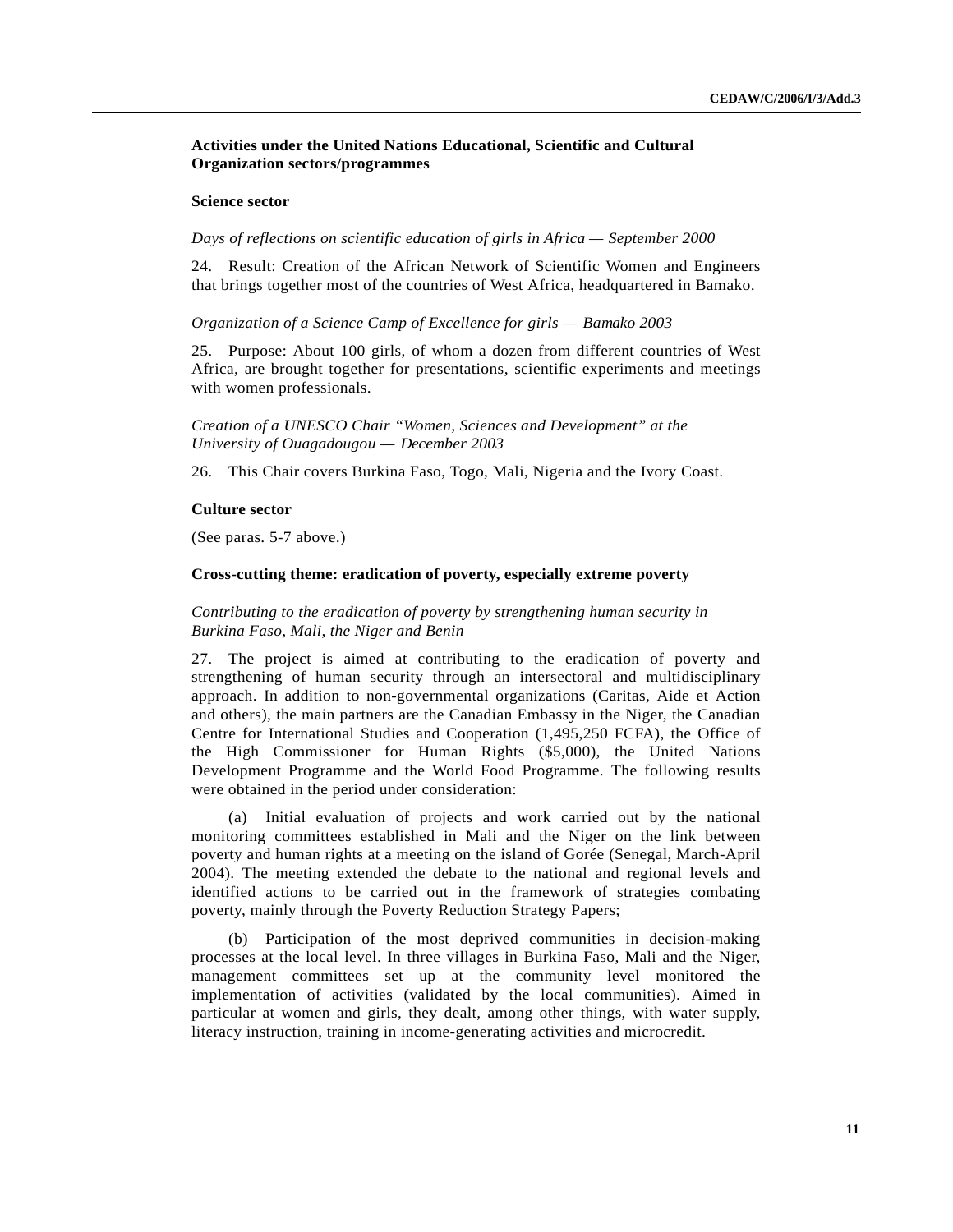#### **Participation programme and emergency assistance**

*Training of women in the area of the management of natural resources for 2004-2005*

28. For the biennium 2004-2005, Mali, as a member State or associate member under the participation programme or under emergency assistance, received \$15,000 for this project.

### *Training on human rights, citizenship and local democracy in Senegal, Burkina Faso and Mali*

29. In accord with the Governments of Senegal, Mali and Burkina Faso, this project, which seeks to popularize the experience of UNESCO in the area of training for human rights, citizenship and local democracy, is also inscribed in a perspective of accompaniment and deepening of the processes of decentralization, taking into account the central place of human rights in the promotion of democracy and development.

30. Towards the goal of reinforcing the gender-equality dimension, women will be active participants in all stages of the cycle of project — in research, action, the training of personnel, evaluation — in order to popularize and to produce pedagogic materials. Selected women's associations will participate in the implementation of the project. The project will respond to demands for training activities for women counsellors and other activities aimed at reinforcing the involvement of women in the public sphere at the local level.

\* \* \*

31. For the biennium 2004-2005, the Conseil International des Radios-Télévisions d'expression française, as an approved international non-governmental organization maintaining official relations with UNESCO, received \$17,000 for the project "Magazines (12 radios, 12 télévisions) et spots radio et télévision sur les droits de l'homme (en général, de la femme et de l'enfant)".

\* \* \*

32. The UNESCO-Bamako Office and the Malian non-governmental organization "Route du Sud" organized a one-day celebration around the theme of women and HIV/AIDS entitled "The South helps the South in the struggle against HIV/AIDS". The meeting was opened and attended by Cheick Oumar Sissoko, Minister of Culture of Mali.

#### *Commission of the Status of Women meetings*

33. During the meetings of the Commission of the Status of Women (from 28 February to 11 March 2005), the Chief of the UNESCO BSP/WGE section participated in a conference organized by the Permanent Mission of Canada to the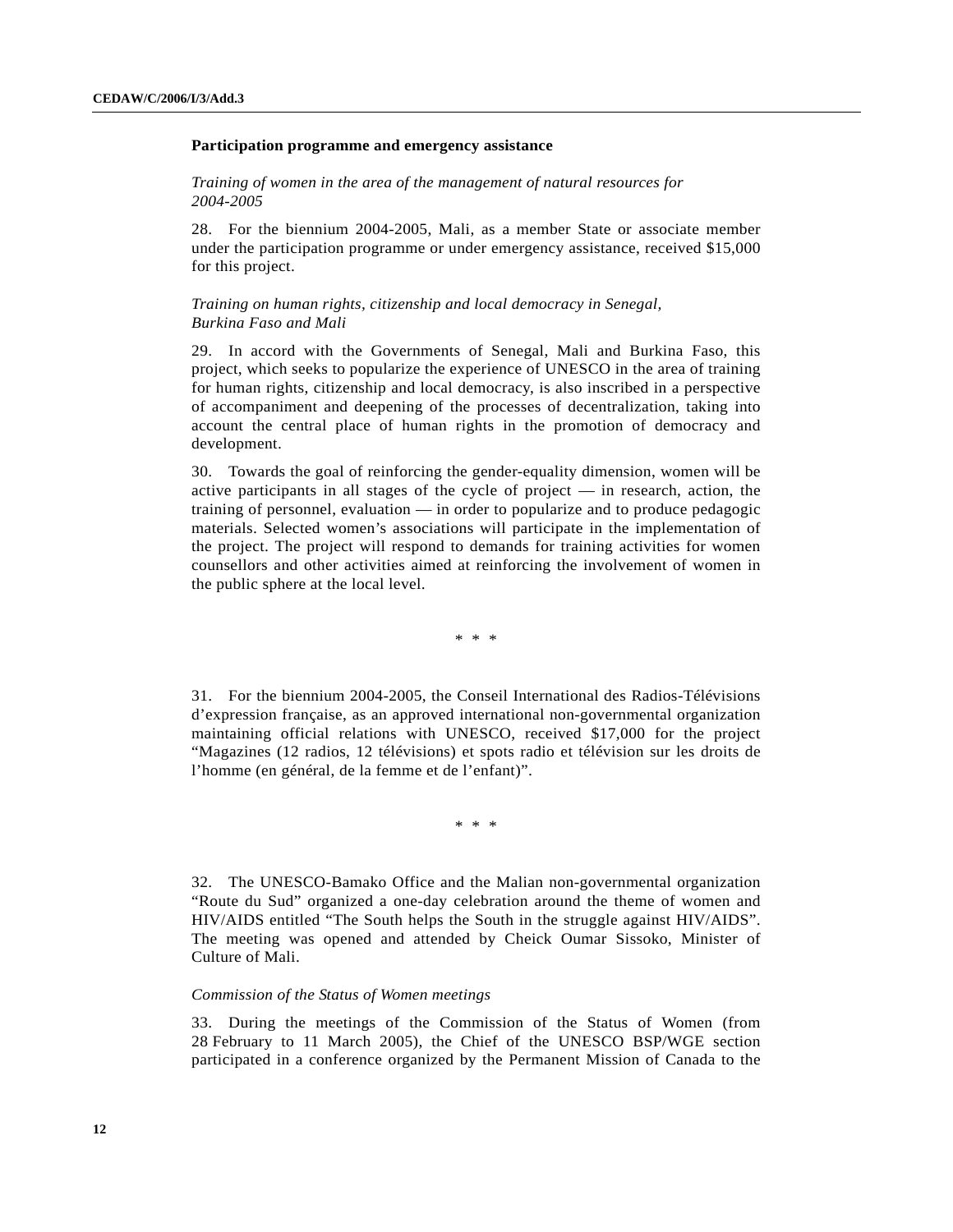United Nations held on 1 March 2005 at United Nations Headquarters. The three panellists for the conference on the theme "Interventions to counter violence against women" were Carole Theberge, Minister for the Family, Senior Citizens and the Status of Women of Quebec (Canada); Berthe Aissata Bengaly, Minister for the Promotion of Women, Children and Family of Mali, and Saniye Gülser Corat, Chief, Women and Gender Equality Section, Bureau of Strategic Planning, UNESCO.

#### **Fellowships**

34. In 2002, Djeneba Konate Keita, from Mali, was awarded the UNESCO-L'Oréal fellowship as part of the "For women in science" programme, for women working in doctoral and post-doctoral research in the life sciences. Each fellowship is worth a maximum of \$20,000.

## **Chairs of the United Nations Educational, Scientific and Cultural Organization**

35. The electronic network of UNESCO Chairs in Africa and the African university training and networking scheme address the growing digital gap between the North and South, and particularly Africa, by helping to develop knowledge and capacities in new information and communication technologies for use in promoting sustainable development. Through this project, support in new information and communication technologies will be provided to the 15 UNESCO Chairs and one regional research network (on philosophy and democracy), together with other associated research institutes undertaking activities concerned with human rights, democracy, good governance, gender issues and a culture of peace in sub-Saharan Africa. Chairs are present in Benin, Guinea (one on human rights, democracy and another on women, gender, society and development), Côte d'Ivoire, Gabon, Burundi, the Democratic Republic of the Congo, Equatorial Guinea, Madagascar, Ethiopia, Kenya, Namibia, South Africa, Zambia and Zimbabwe. Universities and research institutes from Mali, the Niger, Cameroon, Senegal will likewise be involved.

\* \* \*

36. The UNESCO Chair for the Promotion of Culture of Peace and Human Rights was established in 2000 at the University of Mali.

## **Thailand**

|      |        | Population (in thousands) <sup>a</sup> |        |                                                            |
|------|--------|----------------------------------------|--------|------------------------------------------------------------|
| Year | Total  | Male                                   | Female | Population sex ratio<br>(males per 100<br><i>females</i> ) |
| 2005 | 64 233 | 31 543                                 | 32 690 | 96.5                                                       |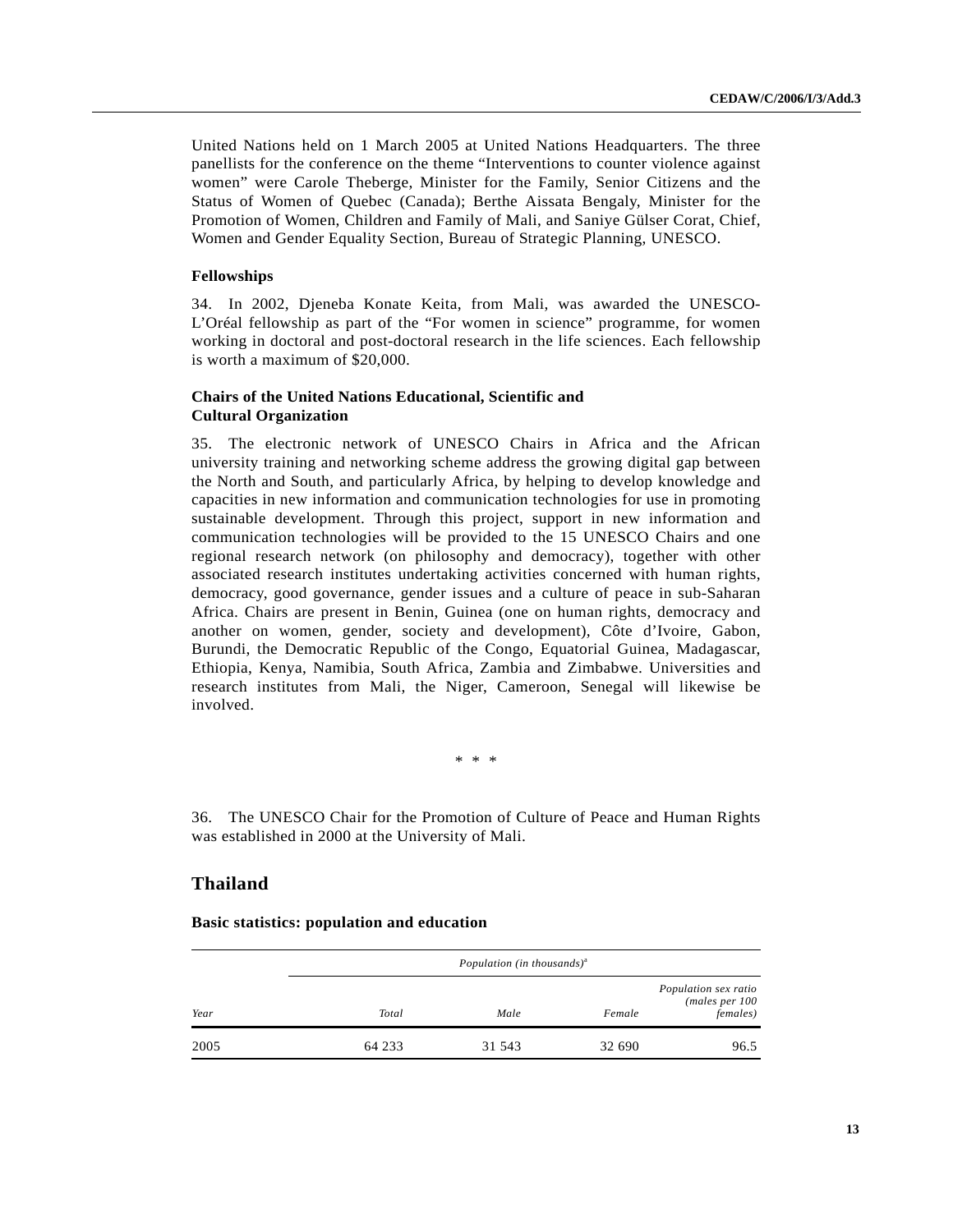|      |       |                                    | <i>Education enrolment</i> — <i>primary level</i> <sup><math>c</math></sup>   |       |                                  |        |                                |  |  |  |
|------|-------|------------------------------------|-------------------------------------------------------------------------------|-------|----------------------------------|--------|--------------------------------|--|--|--|
|      |       | Gross enrolment ratio (percentage) |                                                                               |       | Net enrolment ratio (percentage) |        | Gender                         |  |  |  |
| Year | Total | Male                               | Female                                                                        | Total | Male                             | Female | parity index<br><b>GER-NER</b> |  |  |  |
| 2003 | 97    | 99                                 | 95                                                                            | 85    | 87                               | 84     | 0.96-0.97                      |  |  |  |
|      |       |                                    | Education enrolment $-$ secondary level <sup>c</sup>                          |       |                                  |        |                                |  |  |  |
|      |       | Gross enrolment ratio (percentage) |                                                                               |       | Net enrolment ratio (percentage) |        | Gender<br>parity index         |  |  |  |
| Year | Total | Male                               | Female                                                                        | Total | Male                             | Female | <b>GER-NER</b>                 |  |  |  |
| 2003 | 77    | 77                                 | 77                                                                            |       |                                  |        | $1.00 - -$                     |  |  |  |
|      |       |                                    | <i>Education enrolment</i> $-$ tertiary level <sup>g</sup>                    |       |                                  |        |                                |  |  |  |
|      |       |                                    | Gross enrolment ratio (percentage)                                            |       |                                  |        |                                |  |  |  |
| Year |       | Total                              | Male                                                                          |       | Female                           |        | Gender parity index            |  |  |  |
| 2003 |       | 39                                 |                                                                               | 36    | 42                               |        | 1.17                           |  |  |  |
|      |       |                                    | Number of students per 100,000 inhabitants in tertiary education <sup>t</sup> |       |                                  |        |                                |  |  |  |
| Year |       | Total                              |                                                                               |       | Male                             |        | Female                         |  |  |  |
| 2001 |       | 3 5 0 1                            |                                                                               |       | 3 4 1 2                          |        | 3 5 8 8                        |  |  |  |

## **Activities under the United Nations Educational, Scientific and Cultural Organization sectors/programmes**

#### **Education sector**

#### *Support for activities planned by cluster and field offices*

37. Education for All goal 5 on the elimination of gender disparities in education by 2005 and on the achievement of gender equality by 2015 is directly linked to access and quality education issues. High drop-out and low enrolment rates among boys and girls in both primary and secondary levels are very often symptoms of poor quality education and gender biases in schools, at all levels of the education system.

38. The UNESCO Bangkok office, as a regional bureau, will provide technical support to Field Offices in areas where it has the capacity to do so. The Programme Specialist in Basic Education and Gender Equality, who is also the gender focal point for the Asia-Pacific region, will provide technical assistance to the field offices of the cluster countries, Cambodia and Viet Nam, as well as to the national commissions of the Lao People's Democratic Republic, Myanmar and Thailand.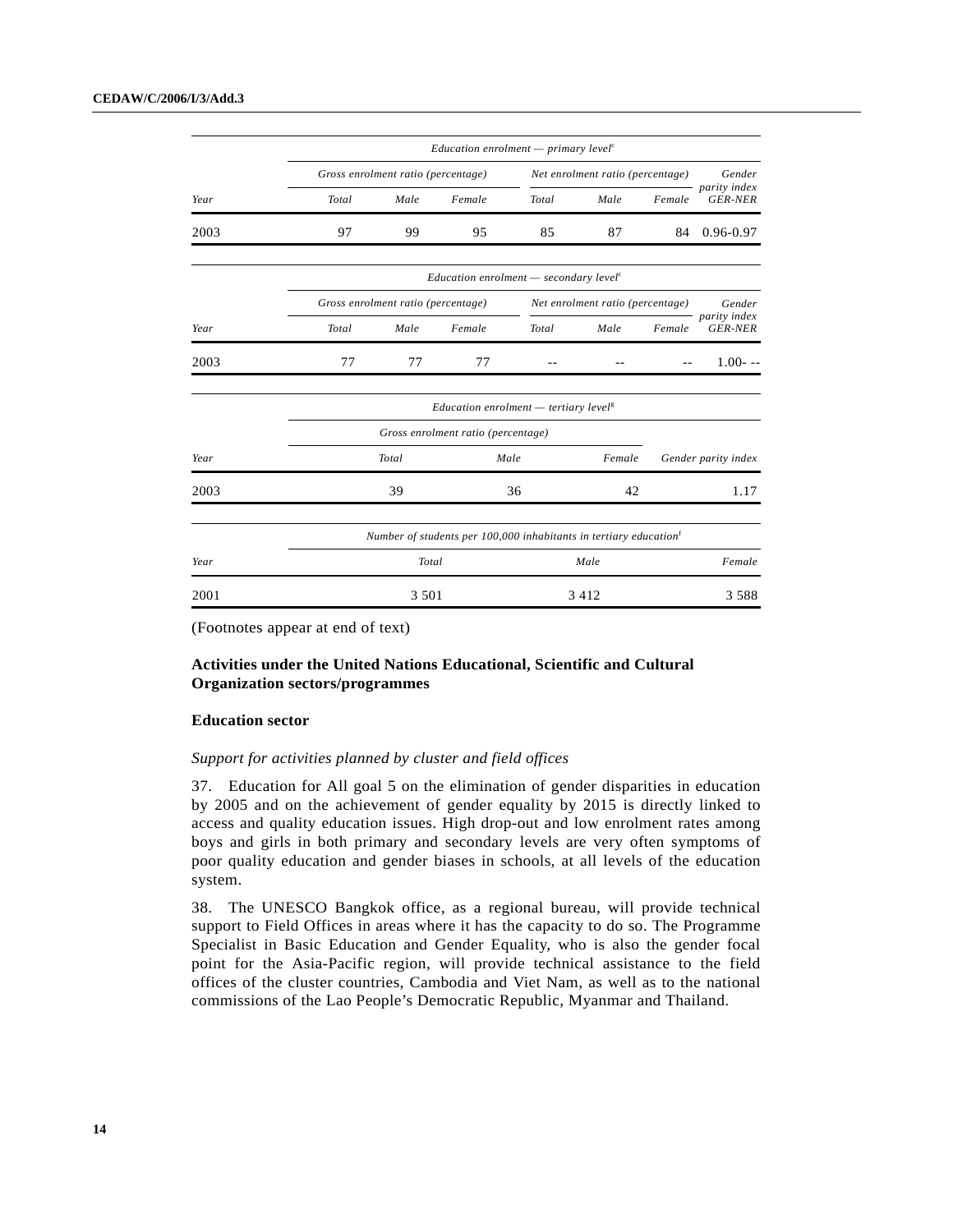## **Culture sector**

(See paras. 5-7 above.)

## **Participation programme and emergency assistance**

39. For the biennium 2004-2005, Thailand, as a member State or associate member under the participation programme or under emergency assistance, received \$20,000 for the project "Development of local contents for rural women empowerment with a view of contribution to community development".

## **Fellowships**

40. In 2005, Ketsiri Kueseng, from Thailand, was awarded the UNESCO-L'Oréal fellowship, as part of the "For women in science" programme, for women working in doctoral and post-doctoral research in the life sciences. Each fellowship is worth a maximum of \$20,000.

## **The former Yugoslav Republic of Macedonia**

|                                      |                                                           |                                    |                                                                 | Population (in thousands) <sup>a</sup> |                                  |        |                                                            |  |
|--------------------------------------|-----------------------------------------------------------|------------------------------------|-----------------------------------------------------------------|----------------------------------------|----------------------------------|--------|------------------------------------------------------------|--|
| Year                                 |                                                           | Total                              |                                                                 | Male                                   | Female                           |        | Population sex ratio<br>(males per 100<br><i>females</i> ) |  |
| 2005                                 |                                                           | 2 0 3 4                            | 1 0 1 5                                                         |                                        | 1 0 1 9                          |        | 99.6                                                       |  |
|                                      |                                                           |                                    | Education enrolment $-$ primary level <sup><math>c</math></sup> |                                        |                                  |        |                                                            |  |
|                                      |                                                           | Gross enrolment ratio (percentage) |                                                                 |                                        | Net enrolment ratio (percentage) |        | Gender                                                     |  |
| Year                                 | Total                                                     | Male                               | Female                                                          | Total                                  | Male                             | Female | parity index<br><b>GER-NER</b>                             |  |
| 2002                                 | 97                                                        | 96                                 | 97                                                              | 91                                     | 91                               | 91     | 1.00-1.00                                                  |  |
|                                      | <i>Education enrolment</i> — secondary level <sup>h</sup> |                                    |                                                                 |                                        |                                  |        |                                                            |  |
|                                      |                                                           |                                    | Gross enrolment ratio (percentage)                              |                                        | Net enrolment ratio (percentage) |        | Gender                                                     |  |
| Year                                 | Total                                                     | Male                               | Female                                                          | Total                                  | Male                             | Female | parity index<br><b>GER-NER</b>                             |  |
| 2002 $(GER)^c$<br>2001/2002<br>(NER) | $85^{\circ}$                                              | 86 <sup>c</sup>                    | $84^\circ$                                                      | 81 <sup>d</sup>                        | 82 <sup>d</sup>                  |        | $80^d$ 0.98°-0.97 <sup>d</sup>                             |  |
|                                      |                                                           |                                    | <i>Education enrolment</i> $-$ tertiary level <sup>g</sup>      |                                        |                                  |        |                                                            |  |
|                                      |                                                           |                                    | Gross enrolment ratio (percentage)                              |                                        |                                  |        |                                                            |  |
| Year                                 |                                                           | Total                              |                                                                 | Male                                   | Female                           |        | Gender parity index                                        |  |
| 2002                                 |                                                           | 28                                 |                                                                 | 24                                     | 32                               |        | 1.34                                                       |  |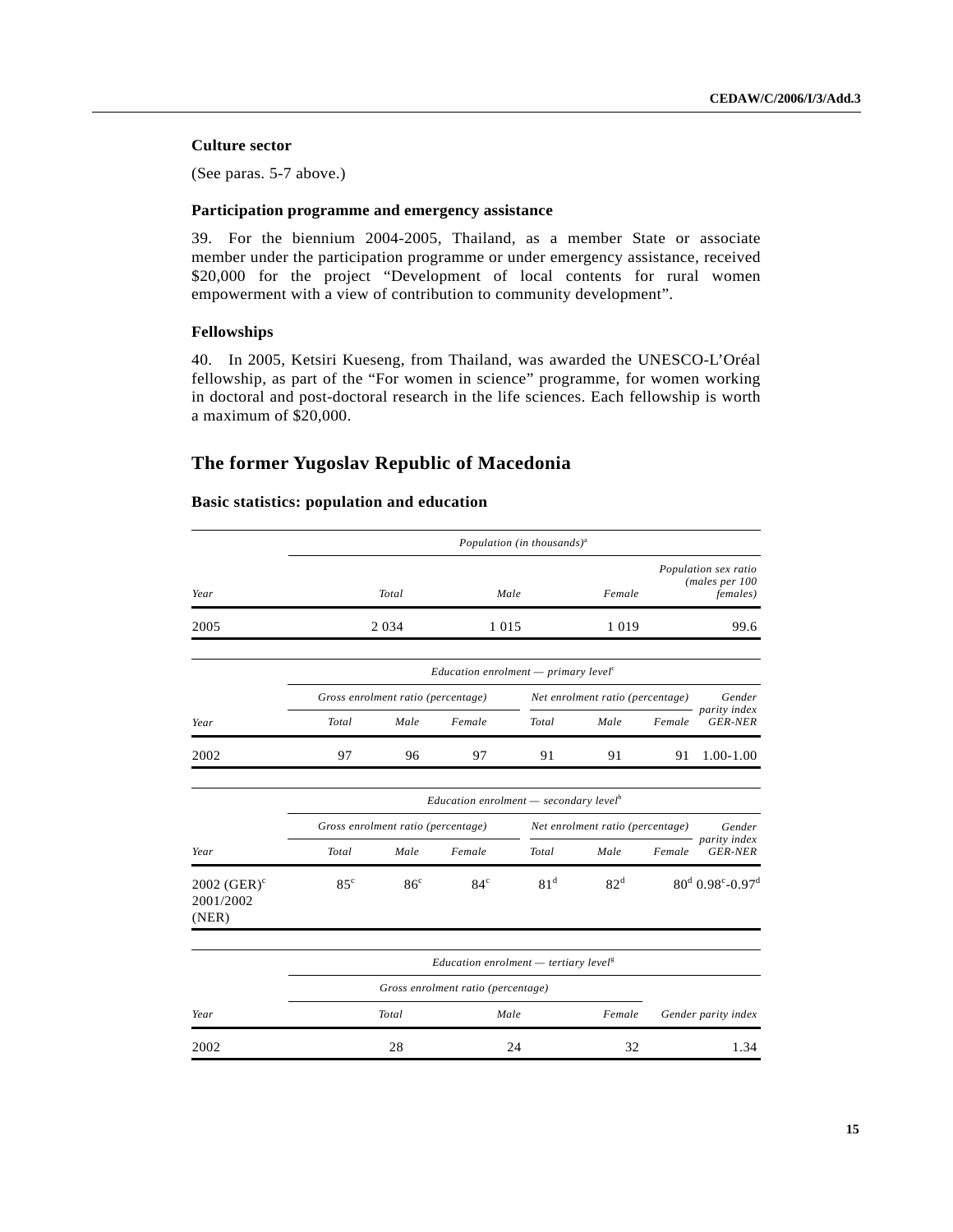|      | Number of students per 100,000 inhabitants in tertiary education <sup>f</sup> |      |        |  |  |  |
|------|-------------------------------------------------------------------------------|------|--------|--|--|--|
| Year | Total                                                                         | Male | Female |  |  |  |
| 2002 | 2 2 3 0                                                                       | 1956 | 2.504  |  |  |  |

## **Activities under the United Nations Educational, Scientific and Cultural Organization sectors/programmes**

#### **Culture sector**

(See paras. 5-7 above.)

## **Fellowships**

41. Ana Alacovska of the former Yugoslav Republic of Macedonia was awarded in 2004 a RP-UNESCO fellowship to study general and comparative literature and international relations at the Università degli Studi di Roma "La Sapienza". The fellowship is worth a maximum of \$13,000.

## **Togo**

|           |                                                                             |                                    |                                                           | Population (in thousands) <sup>a</sup> |                                  |        |                                                             |  |
|-----------|-----------------------------------------------------------------------------|------------------------------------|-----------------------------------------------------------|----------------------------------------|----------------------------------|--------|-------------------------------------------------------------|--|
| Year      |                                                                             | Total                              |                                                           | Male                                   | Female                           |        | Population sex ratio<br>(males per 100)<br><i>females</i> ) |  |
| 2005      |                                                                             | 6 1 4 5                            | 3 0 3 5                                                   |                                        | 3 1 1 0                          |        | 97.6                                                        |  |
|           | <i>Education enrolment</i> — <i>primary level</i> <sup><math>c</math></sup> |                                    |                                                           |                                        |                                  |        |                                                             |  |
|           |                                                                             | Gross enrolment ratio (percentage) |                                                           |                                        | Net enrolment ratio (percentage) |        | Gender                                                      |  |
| Year      | Total                                                                       | Male                               | Female                                                    | Total                                  | Male                             | Female | parity index<br><b>GER-NER</b>                              |  |
| 2002      | 121                                                                         | 132                                | 110                                                       | 91                                     | 99                               | 83     | $0.83 - 0.84$                                               |  |
|           |                                                                             |                                    | <i>Education enrolment</i> — secondary level <sup>h</sup> |                                        |                                  |        |                                                             |  |
|           |                                                                             | Gross enrolment ratio (percentage) |                                                           |                                        | Net enrolment ratio (percentage) |        | Gender                                                      |  |
| Year      | Total                                                                       | Male                               | Female                                                    | Total                                  | Male                             | Female | parity index<br><b>GER-NER</b>                              |  |
| 1999/2000 | 36 <sup>d</sup>                                                             | $51^{\rm d}$                       | $22^d$                                                    | 27 <sup>d</sup>                        | 36 <sup>d</sup>                  |        | $17^d$ 0.44 <sup>d</sup> -0.48 <sup>d</sup>                 |  |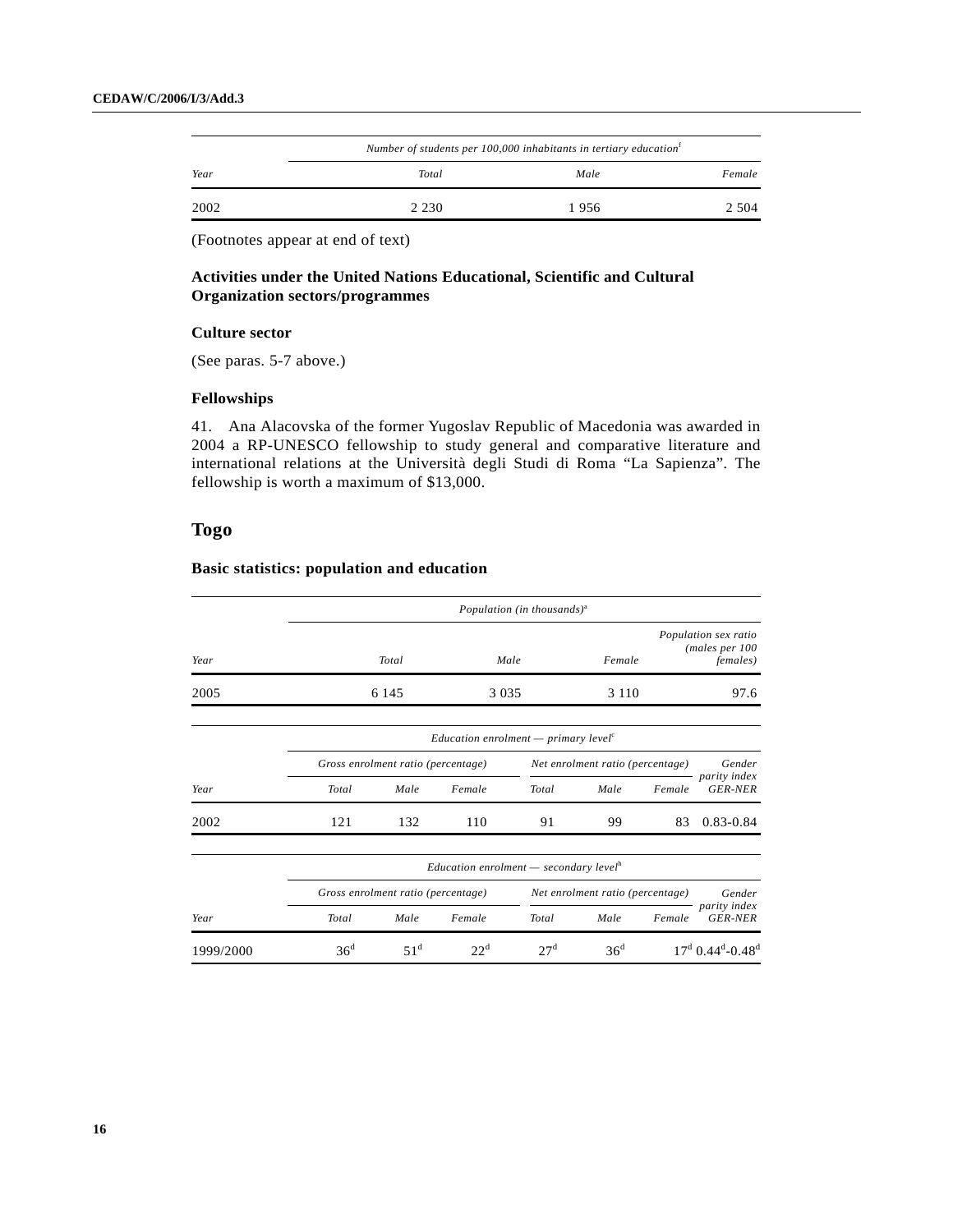|           |                                    | Education enrolment $-$ tertiary level <sup>e</sup>                           |        |                     |
|-----------|------------------------------------|-------------------------------------------------------------------------------|--------|---------------------|
|           | Gross enrolment ratio (percentage) |                                                                               |        |                     |
| Year      | Total                              | Male                                                                          | Female | Gender parity index |
| 1999/2000 | 4                                  | 6                                                                             |        | 0.20                |
|           |                                    | Number of students per 100,000 inhabitants in tertiary education <sup>f</sup> |        |                     |
| Year      | Total                              |                                                                               | Male   | Female              |
| 1999      | 343                                |                                                                               | 576    | 115                 |

## **Activities under the United Nations Educational, Scientific and Cultural Organization sectors/programmes**

#### **Education sector**

42. Togo was one of the countries to participate in the UNESCO-DANIDA Special Project for Women and Girls in Africa, launched in 1997. The National Commission of Togo has provided a significant contribution to this project. The other countries involved in the project were Kenya, South Africa, the United Republic of Tanzania, Uganda and Zambia. This cooperation culminated with the publication in 2001 of the book "*Changing Times, Changing Attitudes: Alternative portrayals of men and women*", which was widely distributed among member States, national commissions, non-governmental organizations, research institutes, universities and other partners around the world.

43. The project has included the organization of a series of training workshops for the production of radio programmes and reading materials. The workshops were attended by radio programme producers, interviewers, scriptwriters and literacy workers. During the two weeks of training, the participants were introduced to gender issues and learned how to apply them to their specific media. Based on reallife situations, they produced radio programme scripts and complementary illustrated booklets. Packaged together to reinforce one another, they are free of gender biases and responsive to a wide range of needs and conditions of African women. The radio programme scripts were presented in a variety of formats, including dramas, interviews and question and answer sessions. Workshop participants immediately broadcast the programmes, and have gone on to produce others of the same kind. They have become the local resource persons for the production of gender-sensitive radio programmes. The packages cover a range of themes, such as HIV/AIDS, domestic violence, the exploitation of girls employed as domestic servants, positive role models for women and girls, broadening opportunities for productive work, the negative consequences of child marriage and the need for a more equal division of housework between men and women. In order to share this experience with a wider audience, the Literacy and Non-Formal Education Section of the Division of Basic Education at UNESCO has transcribed and edited a selection of radio programme scripts. Each radio programme deals with a subject of high priority to African women. Although intended for use with neo-literate women and out-of-school girls, the messages in the radio programmes are also relevant for use with the listening public at large.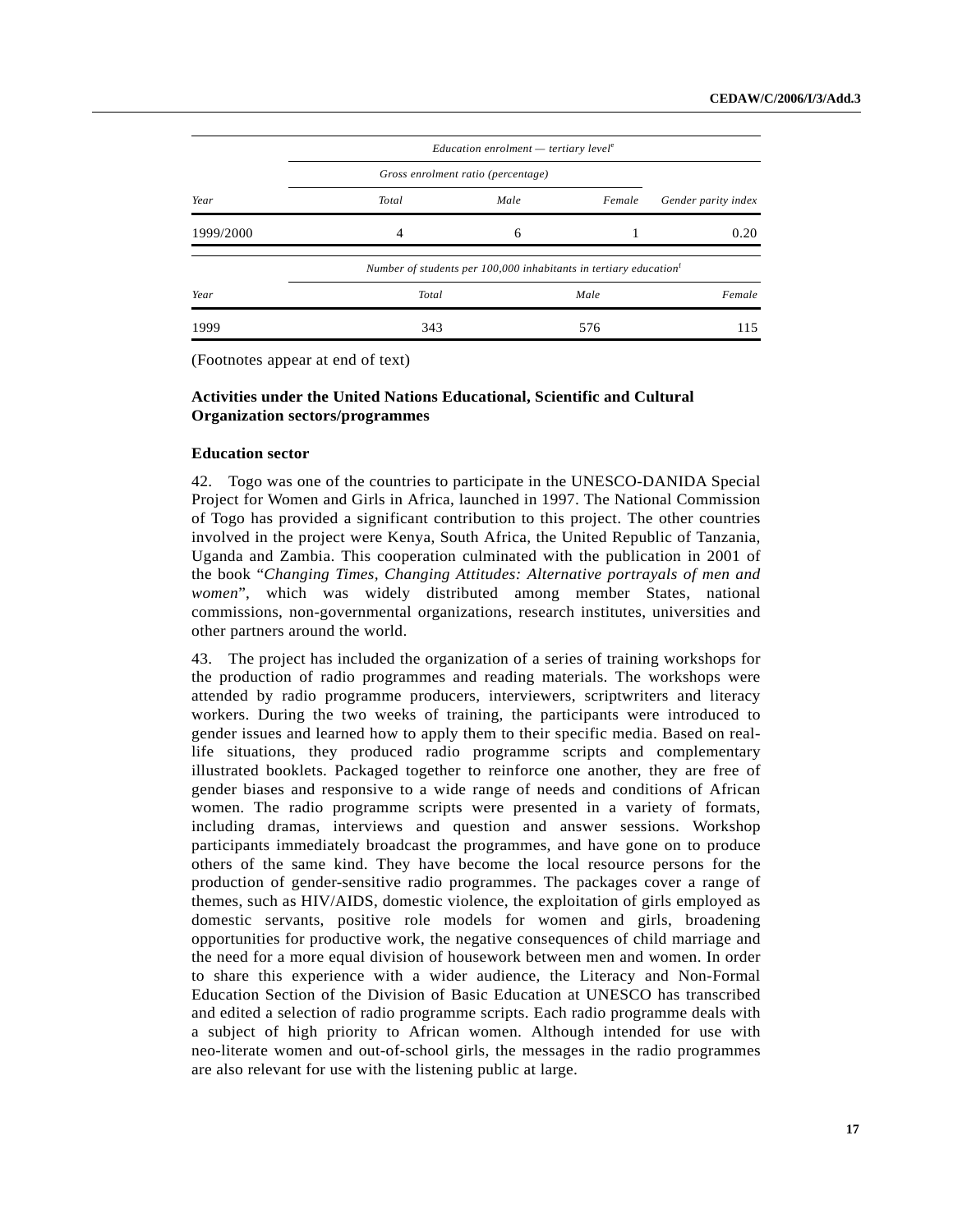44. This special project has likewise produced a series of post-literacy booklets entitled "*Literacy, Gender and HIV/AIDS*" based on needs assessment with the same themes as those mentioned above. The Literacy and Non-Formal Education Section continues to receive numerous requests from various countries in the African region for copies of these booklets. It intends to conduct another round of workshops to follow up the achievements of this special project.

#### **Science sector**

45. The UNESCO Chair "Women, sciences and development", created at the University of Ouagadougou (December 2003), covers Burkina Faso, Togo, Mali, Nigeria and Côte d'Ivoire.

#### **Culture sector**

(See paras. 5-7 above.)

### *UNESCO Project to Fight Human Trafficking in Africa*

46. This project was launched in 2004 as part of the UNESCO comprehensive anti-poverty programme. Togo and Benin are two of the six pilot countries in Africa, the others being Nigeria, Lesotho, Mozambique and South Africa.

47. This project contributes towards the implementation of the Convention on the Elimination of All Forms of Discrimination against Women by endorsing articles 2 (f), 3, 5, 10 and 14 through awareness-raising, targeting local actors in the field of laws, customs and practices, which constitute discrimination against women and put them at risk of being trafficked, and article 6, by the essential nature of the project.

48. The goal is to combat human trafficking in Africa by promoting culturally appropriate policy responses designed on the basis of a rigorous analysis of the factors that lead to the trafficking of women and children.

49. The project consists of:

(a) Research in six pilot countries (including Benin and Togo) on factors related to human trafficking (e.g. lack of information, HIV/AIDS, harmful traditional practices and gaps in legislation and policies) and an analysis of the causal relationship between poverty, migration and exploitation;

(b) A participatory approach to take account of the specific needs and sociocultural context of the population;

(c) Collecting and disseminating best practices in combating exploitative migration of women and children;

(d) Regional workshops and awareness-raising campaigns aimed at inspiring innovative policymaking and building the capacities of civil society (women's and children's rights, media, religious and community leaders) in close collaboration with other United Nations agencies and local non-governmental organizations.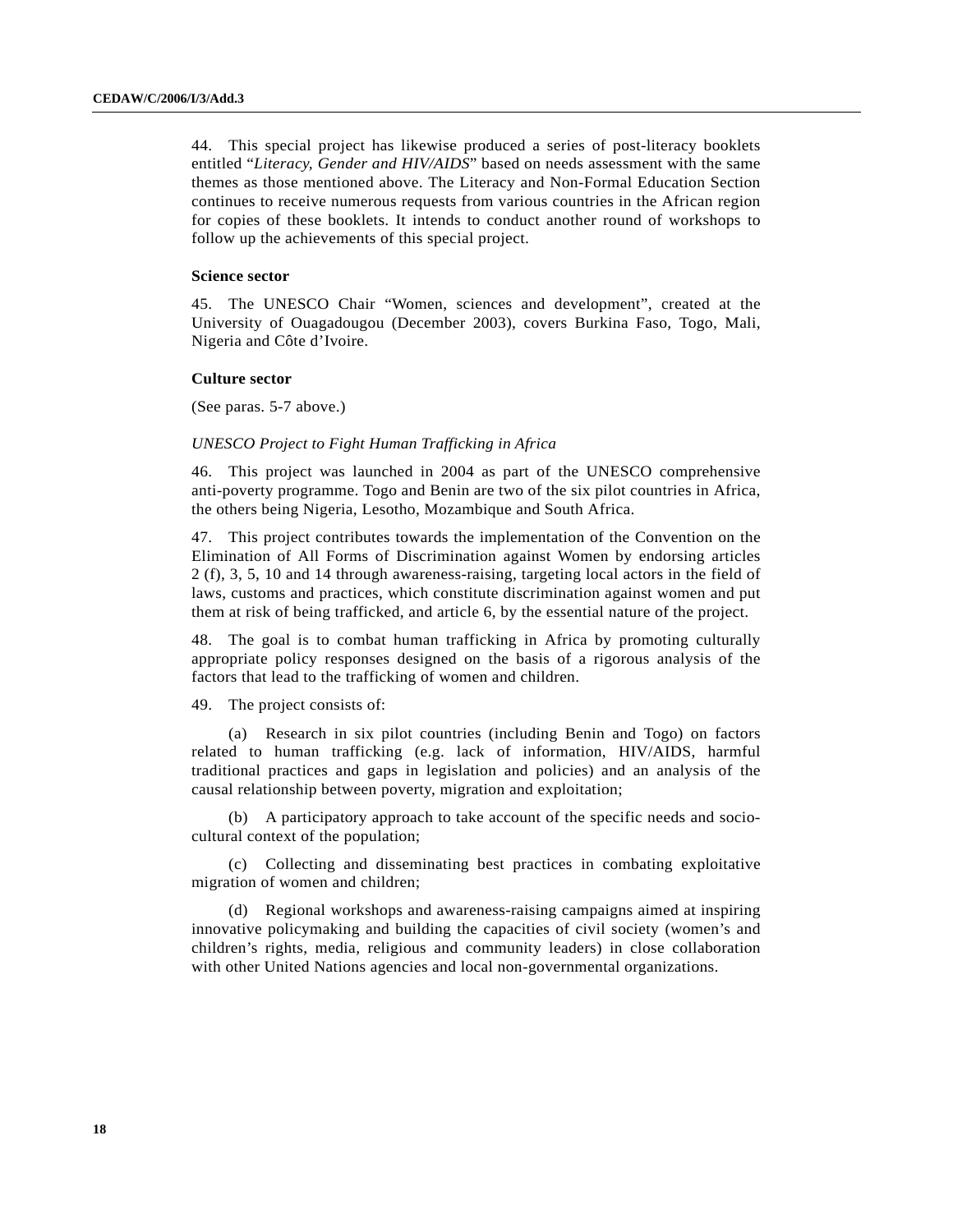*World Heritage Centre: cooperation with the African Heritage School in the countries of the Accra Cluster*

50. Assistance for the implementation of master plans for the preservation and development of historical city centres in Benin, Côte d'Ivoire, Ghana and Togo. Activities cover:

- Capacity-building in the preservation, conservation and management for local authorities and communities
- Poverty-reduction strategies
- Gender issues

#### *Subregional workshop on promoting tourism for world heritage sites, Lomé*

51. A subregional workshop on promoting tourism for World Heritage sites will be convened in Lomé, Togo. This five-day workshop will gather 12 participants from the African Heritage School, the Ecole Africaine des Métiers de l'Architecture et de l'Urbanisme and other African educational institutions, from both English and French-speaking African countries, in order to develop hands-on distance learning modules to train future local guides on African World Heritage sites.

52. At a subregional level, the meeting will provide a group of qualified guides to respond to the tourism industry's qualitative expectations, highlight their profession, fight against poverty in compliance with national poverty-reduction strategies and create job opportunities for women and youth.

#### **Fellowships**

53. In 2002, Yézoumi Akogo Assogbavi, from Togo, was awarded the UNESCO-L'Oréal fellowship, as part of the "For women in science" programme, for women working in doctoral and post-doctoral research in the life sciences. Each fellowship is worth a maximum of \$20,000.

## **Venezuela (Bolivarian Republic of)**

|      |       |                                    |                                                               | Population (in thousands) <sup>a</sup> |                                  |        |                                                             |  |  |  |
|------|-------|------------------------------------|---------------------------------------------------------------|----------------------------------------|----------------------------------|--------|-------------------------------------------------------------|--|--|--|
| Year |       | Total                              |                                                               | Male                                   | Female                           |        | Population sex ratio<br>(males per 100)<br><i>females</i> ) |  |  |  |
| 2005 |       | 26 749                             | 13 442                                                        |                                        | 13 307                           |        | 101.0                                                       |  |  |  |
|      |       |                                    | Education enrolment — primary level <sup><math>c</math></sup> |                                        |                                  |        |                                                             |  |  |  |
|      |       | Gross enrolment ratio (percentage) |                                                               |                                        | Net enrolment ratio (percentage) |        | Gender                                                      |  |  |  |
| Year | Total | Male                               | Female                                                        | Total                                  | Male                             | Female | parity index<br><b>GER-NER</b>                              |  |  |  |
| 2002 | 104   | 105                                | 103                                                           | 91                                     | 91                               | 91     | $0.98 - 1.01$                                               |  |  |  |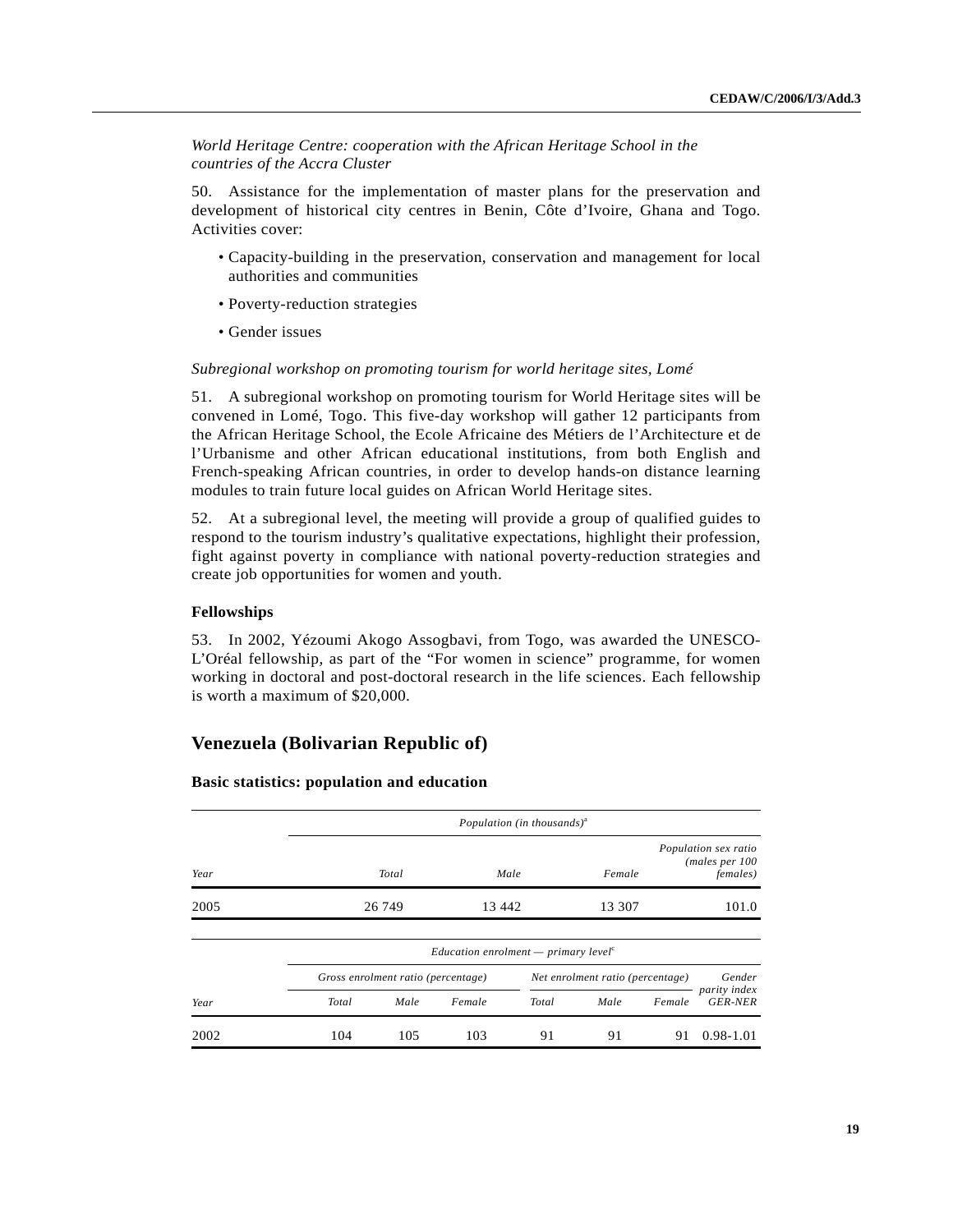| Year | Education enrolment $-$ secondary level <sup>c</sup>                          |                 |                                                          |                                  |              |                    |                                |
|------|-------------------------------------------------------------------------------|-----------------|----------------------------------------------------------|----------------------------------|--------------|--------------------|--------------------------------|
|      | Gross enrolment ratio (percentage)                                            |                 |                                                          | Net enrolment ratio (percentage) |              |                    | Gender                         |
|      | Total                                                                         | Male            | Female                                                   | Total                            | Male         | Female             | parity index<br><b>GER-NER</b> |
| 2002 | 70                                                                            | 65              | 75                                                       | 59                               | 55           | 64                 | 1.15-1.16                      |
|      |                                                                               |                 | <i>Education enrolment</i> — tertiary level <sup>g</sup> |                                  |              |                    |                                |
|      |                                                                               |                 |                                                          |                                  |              |                    |                                |
| Year | Total                                                                         |                 | Male                                                     |                                  | Female       |                    | Gender parity index            |
| 2002 |                                                                               | 40 <sup>d</sup> |                                                          | 39 <sup>d</sup>                  | $42^{\rm d}$ |                    | 1.08 <sup>d</sup>              |
|      | Number of students per 100,000 inhabitants in tertiary education <sup>t</sup> |                 |                                                          |                                  |              |                    |                                |
| Year | Total                                                                         |                 |                                                          |                                  | Male         |                    | Female                         |
| 2002 | $3898^{\rm d}$                                                                |                 |                                                          | $3794^{\rm d}$                   |              | 4.003 <sup>d</sup> |                                |

## **Activities under the United Nations Educational, Scientific and Cultural Organization programmes**

#### **Culture sector**

(See paras. 5-7 above.)

### **Fellowships**

54. María Teresa Abreu and Rocio Diaz-Benjumea Benavides, both from the Bolivarian Republic of Venezuela, were recipients in 2004 and 2003, respectively, of the UNESCO-L'Oréal fellowships, awarded as part of the "For women in science" programme, for women working in doctoral and post-doctoral research in the life sciences. Each fellowship is worth a maximum of \$20,000.

#### *Notes*

Two dashes (--) indicate that no data are available.

- <sup>a</sup> Population Division of the Department of Economic and Social Affairs of the United Nations Secretariat, *World Population Prospects: The 2004 Revision and World Urbanization Prospects: The 2003 Revision,* "[Country] Demographic profile: Medium variant 1950-2050", http://esa.un.org/unpp.
- <sup>b</sup> http://stats.uis.unesco.org/TableViewer/tableView.aspx?ReportId=51.
- <sup>c</sup> UNESCO Institute for Statistics, Education Sector, Excel File *Primary\_Secondary\_WGE\_9802*, Worksheets "Gross Enrolment Ratio (GER), April 2005" and "Net Enrolment Ratio (NER), April 2005".
- <sup>d</sup> Estimate by UNESCO Institute for Statistics.
- <sup>e</sup> http://stats.uis.unesco.org/TableViewer/tableView.aspx?ReportId=47.